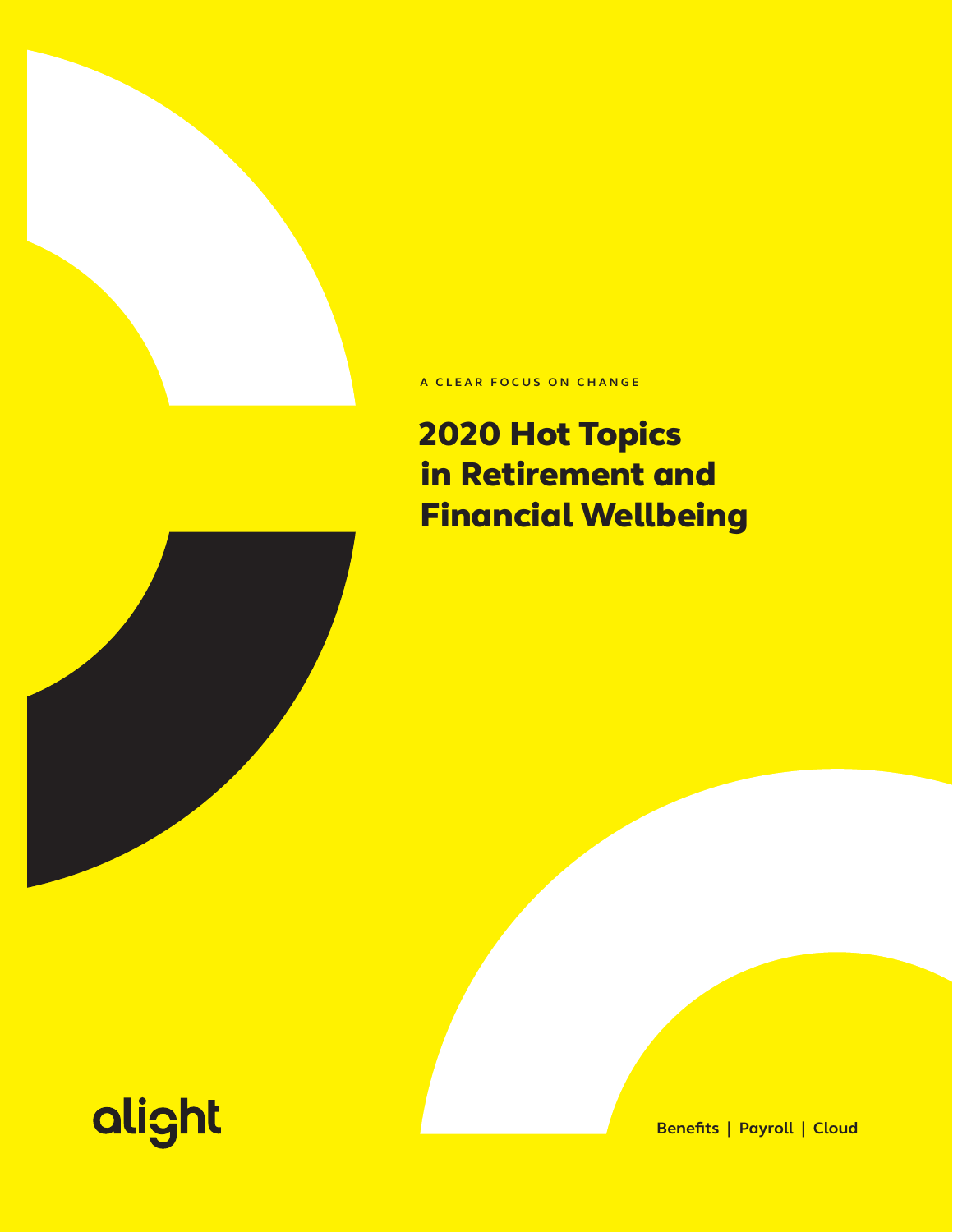### About Alight

Alight Solutions is a leading provider of integrated benefits, payroll and cloud solutions. With more than 15,000 professionals across 29 countries, Alight provides leading-edge benefits administration and ERP technology and services to more than 3,250 clients including 50% of the Fortune 500. Alight's combination of datadriven insights and technology expertise creates unique value for clients. Alight is a six-time member of IAOP's Global Outsourcing 100. Learn how Alight drives better business outcomes and employee wellbeing for organizations of all sizes at **alight.com.**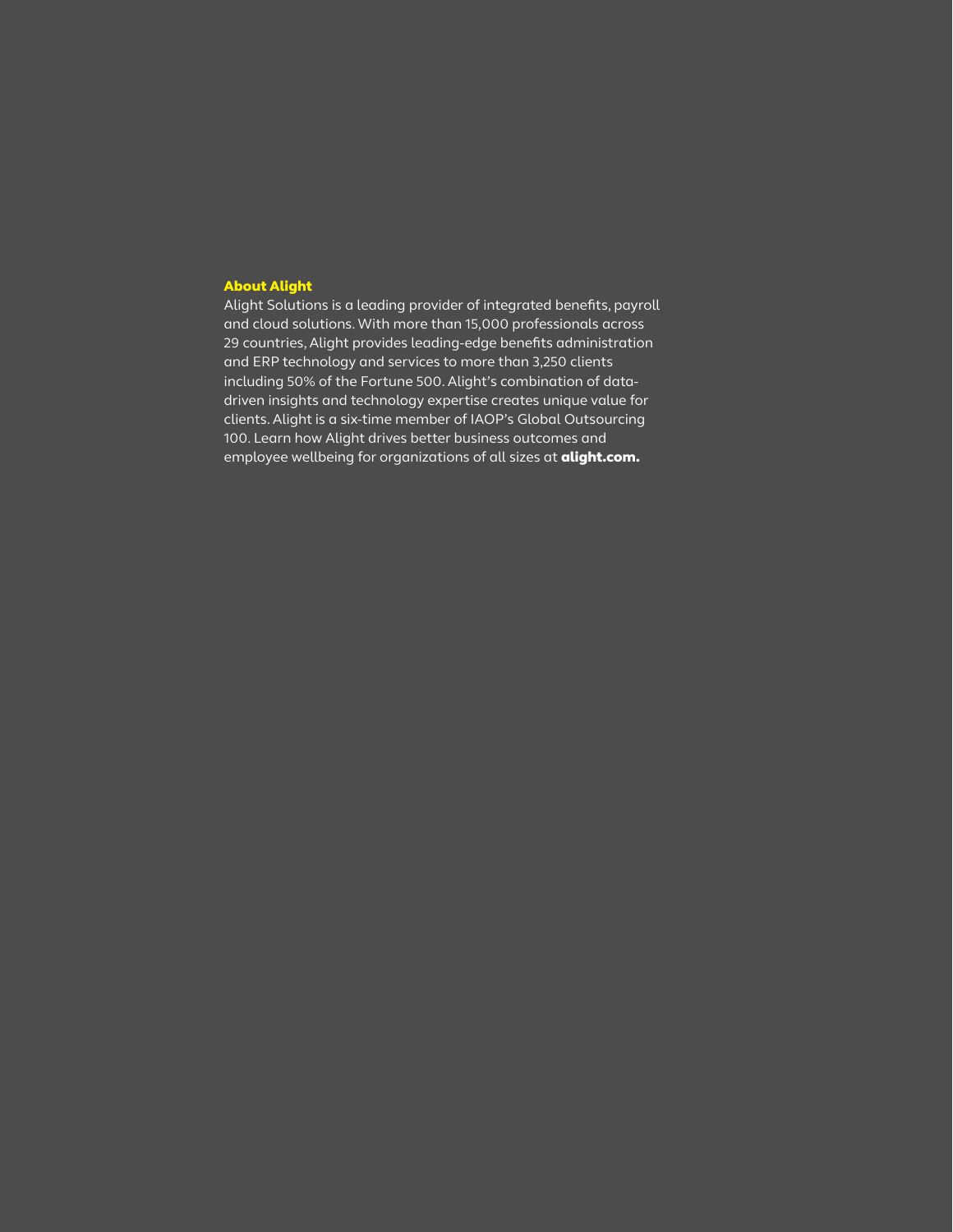### About this report

This report is based on an annual survey that Alight Solutions administers to employers in an effort to capture the changes they intend to make to their retirement and financial wellbeing plans in the year ahead. The 2020 version is the 16th installment of the report and comes from the responses from over 130 organizations that employ 5.5 million workers. The survey was administered in the fall of 2019.

#### **What's new for 2020**

This year's version of the Hot Topics report includes a number of new questions, including:

- A deeper dive on financial wellbeing features and hurdles
- A section on the actions employers take to remain in contact with their retirees
- The popularity of different retirement-related concepts being discussed in Washington, DC

We thank you for your interest in this report and hope you find our data and insights valuable.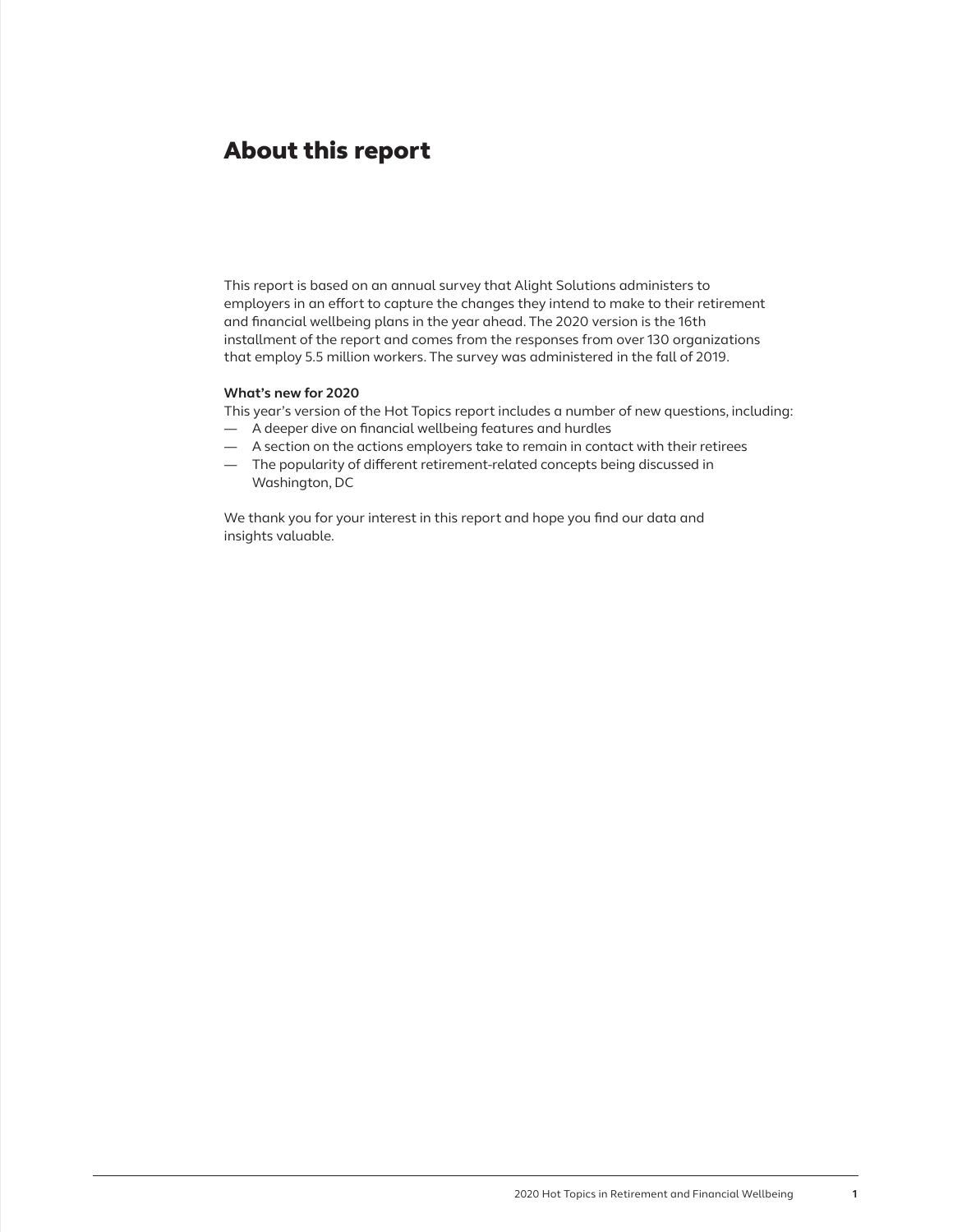### Executive summary

It has long been said that the only constant in life is change and retirement plans are not immune to this. Over the last several years, there have been transformational changes, such as the passage of the Pension Protection Act and the broad migration from a defined benefit (DB) heavy system to one more reliant on defined contribution (DC) plans. At the same time, there have also been incremental changes, like employers focusing on de-risking their DB plan or supplementing their DC plan with decumulation strategies.

As we turn the calendar to the second decade of the new millennium, it seems appropriate to look back at how retirement plans have changed. This year marks the 16th annual version of Alight Solutions' *Hot Topics in Retirement and Financial Wellbeing* report and there is no better place to see how employer sentiment has changed when it comes to retirement and financial wellbeing benefits. This report is chock-full of data showing the current prevalence of everything from student loan programs to pension plan terminations.

Looking back at changes is only part of the equation. This report also examines the attitudes and preferences of employers for making changes in the year ahead. Based on the responses employers provided, 2020 should shape up to be a busy year for retirement and financial wellbeing plans:

#### 1. The breadth and depth of financial wellbeing programs are expanding.

Employers overwhelmingly say that they are most focused on expanding their financial wellbeing benefits. With two-thirds of employers saying that the importance of financial wellbeing has increased over the past two years, the expansion of financial wellbeing programs shows no signs of slowing down. This year, employers are taking a more holistic approach to wellbeing. Nearly three-quarters of employers say their financial wellbeing program is part of a broader focus on wellbeing to help workers create a healthy wallet, body, mind and life.

When it comes to linking a healthy body with a healthy wallet, employers are increasingly likely to incorporate reminders about savings programs during annual enrollment. Nearly half of all employers say they are planning on folding education about the DC plan into annual enrollment communications. After all, this is a time when workers can vote with their paycheck dollars on the benefits they find most important to them. Additionally, one-third of employers are sharing information about the link between financial stress and overall health and wellbeing.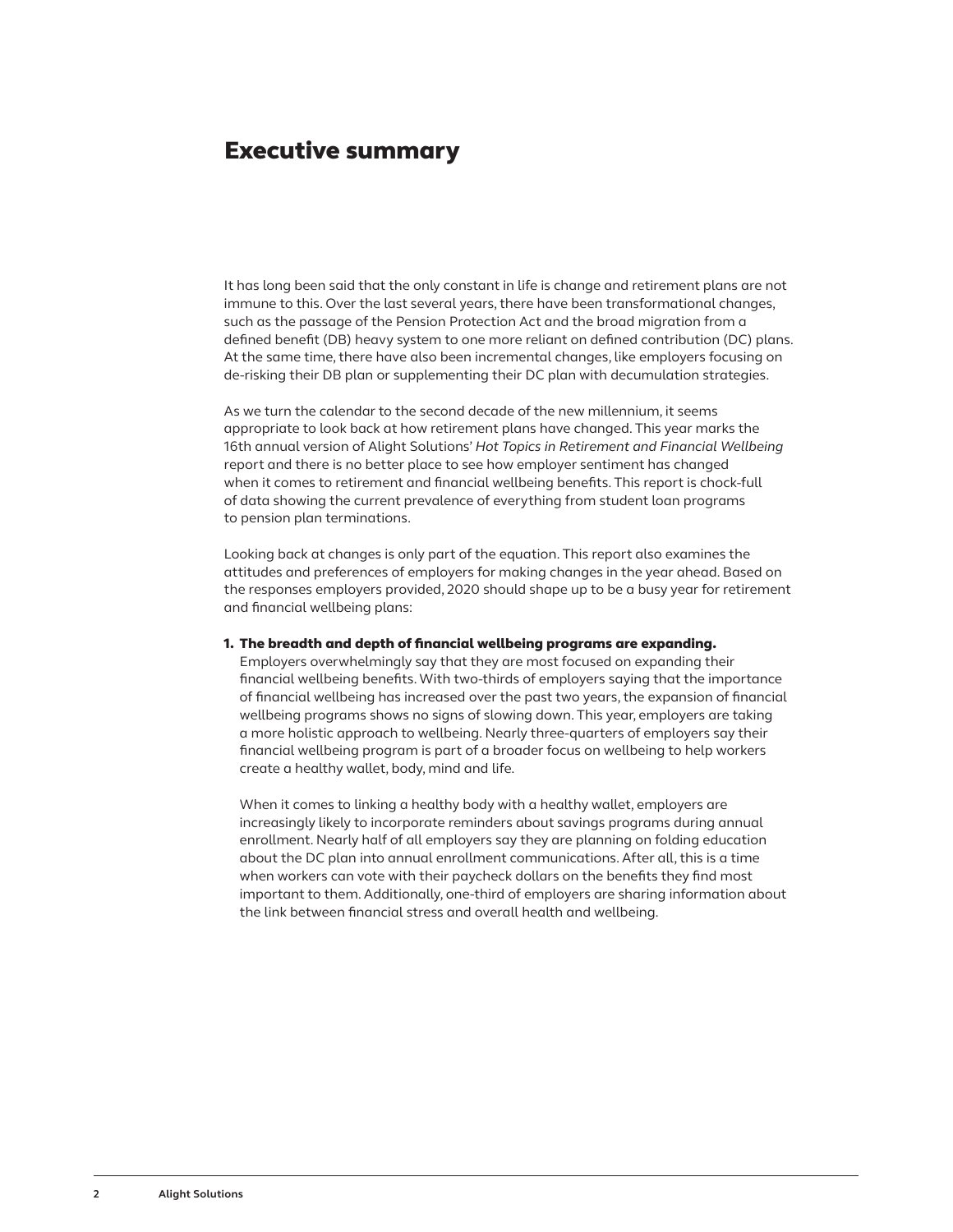2. Employers are helping people bridge the gap between working and retiring. Two-thirds of employers think they will experience an increase in retirement-eligible workers over the next three years, and many are taking steps to help these individuals not only prepare for the transition to retirement, but to remain connected to the employer after leaving the company. Almost half of employers are going to ramp up their retirement planning education to near-retirees.

Of course, workers can comfortably retire only when they have the financial resources to do so, and employers are taking action to help workers build their balances with the DC plan. Half of employers plan on taking actions to help workers save more, and most employers are likely to take some action to help curb loans from the plan. There has also been a big increase in the percentage of employers that prefer that terminated employees keep their balances in the plan. Now, 40% of employers want former employees to remain in the plan, up from 33% last year; only 7% prefer that these individuals leave the plan.

#### 3. Most employers are steadfastly searching for missing participants.

Employers are using multiple tools in their arsenal to try to find missing participants, and the frequency with which employers are looking for these individuals is increasing. More than 1 out of every 6 employers are looking for missing participants on a monthly basis—a percentage that has more than doubled over the past year.

We at Alight are thankful to the many employers that responded to this survey, and applaud the workers at these organizations who take the time throughout the year to ensure that retirement and financial wellbeing programs operate in a way to efficiently provide millions of workers with financial security. It is our hope that the benchmarking information in this report continues to propel change at employers and move the industry forward.

### 3 Hot Topics for DC plans:

- 1. Highlighting how DC plans can help improve overall wellbeing
- 2. Benchmarking plan distributions
- 3. Minimizing leakage from the plan

#### 3 Hot Topics for DB plans:

- 1. Exploring retiree lump sum windows 2. Maintaining ongoing relationships
- with retirees
- 3. Researching lost participants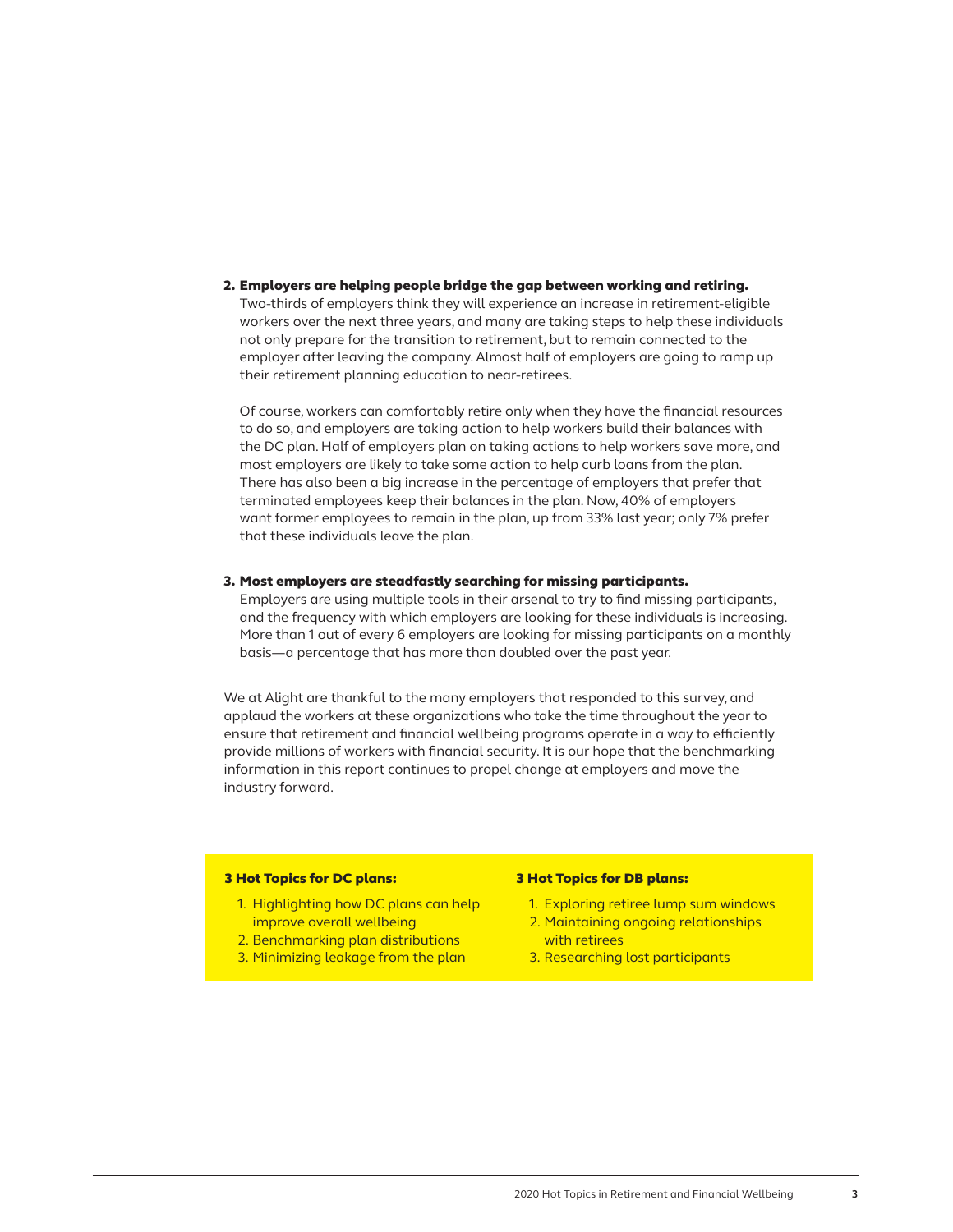### Financial wellbeing programs are the main focus for employers.

Far and away, financial wellbeing is the top priority for employers. Nearly all employers say they are likely to expand their financial wellbeing programs in ways that extend beyond the retirement plan, with two-thirds indicating that they are very likely to take action in 2020. Moreover, the fervor behind financial wellbeing is growing. More than 60% of employers think financial wellbeing has become more important at their organization over the past 24 months.

#### How has the importance of financial wellbeing changed within your organization in the past 24 months?



#### How likely is your organization to address the following initiatives?

 2020 2019

|                                                | Very likely | Moderately likely | Not at all likely |
|------------------------------------------------|-------------|-------------------|-------------------|
| Create or focus on financial wellbeing         | 66%         | 26%               | 8%                |
| (beyond retirement decisions)                  | 65%         | 29%               | 6%                |
| Measure the competitive position of            | 42%         | 40%               | <b>18%</b>        |
| the retirement program                         | 47%         | 35%               | 18%               |
| Create or promote a network of benefits and    | 27%         | 46%               | 27%               |
| solutions that are available to your employees | 33%         | 40%               | 27%               |
| Project the expected retirement income         | 27%         | 46%               | 27%               |
| adequacy of the population                     | 33%         | 40%               | 27%               |
| Implement initiative to address                | 24%         | 52%               | 24%               |
| the retirement savings gap                     | 28%         | 47%               | 25%               |
| Measure employee perceptions and/or            | 23%         | 44%               | 33%               |
| suggestions for benefit improvements           | 19%         | 51%               | 30%               |
| Evaluate phased retirement alternatives        | 9%          | 27%               | 64%               |
|                                                | 4%          | 30%               | 66%               |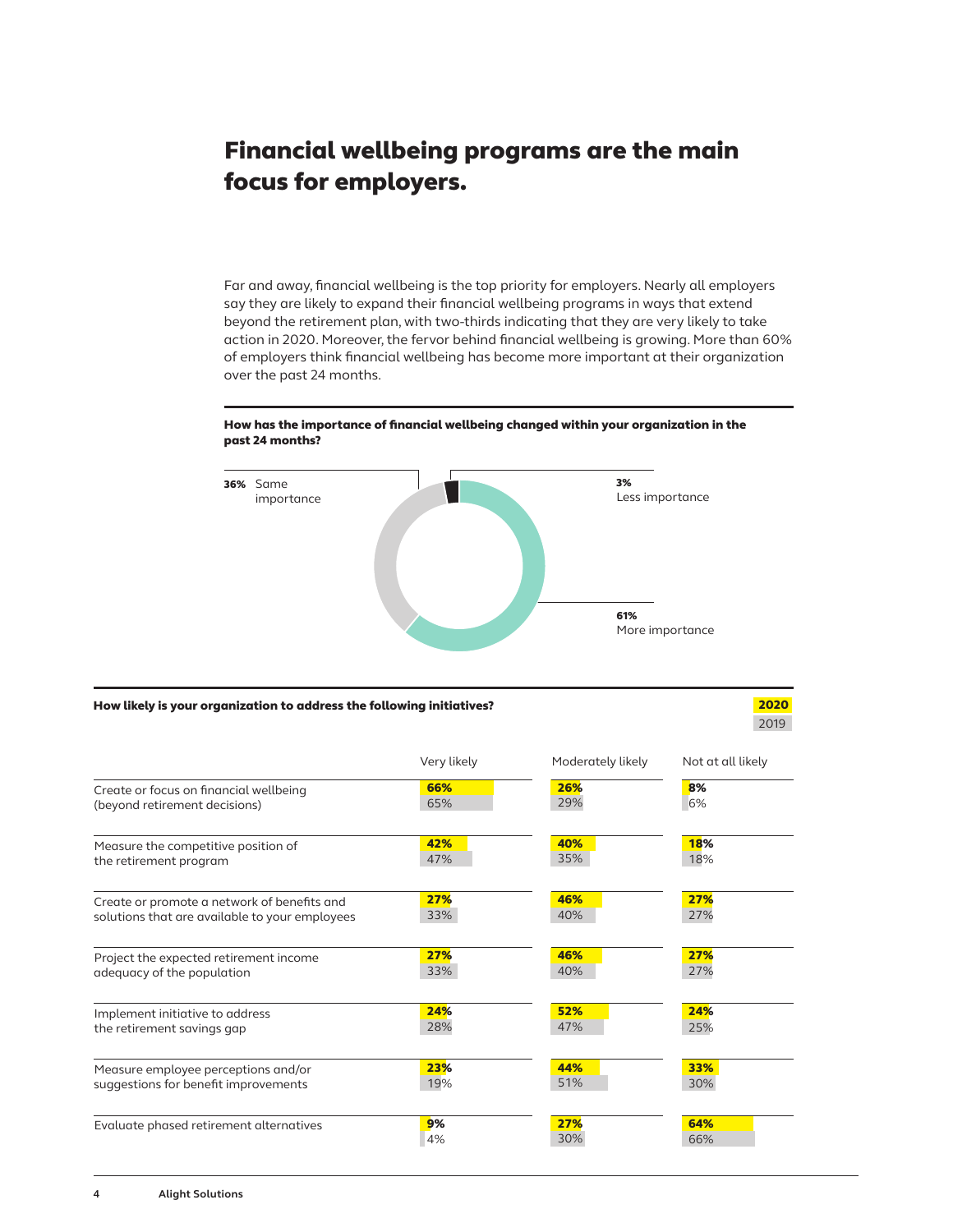### Employers are strategically creating their financial wellbeing programs.

Financial wellbeing is a broad topic encompassing everything from debt management and budgeting to tax optimization and estate planning. Because of this complexity, most employers are taking a strategic approach to developing their programs. Compared to last year, there has been an uptick in the percentage of employers that have a fully executed strategy.

| What statement best describes your development of a financial wellbeing strategy?           |                   |  |  |  |
|---------------------------------------------------------------------------------------------|-------------------|--|--|--|
| At this time, we do not intend to create<br>a broad financial wellbeing strategy            | <b>11%</b><br>12% |  |  |  |
| We are in the process of creating<br>a financial wellbeing strategy                         | 45%<br>53%        |  |  |  |
| We have created a financial wellbeing strategy<br>and are in the process of executing on it | 31%<br>27%        |  |  |  |
| Our financial wellbeing strategy is fully executed                                          | <b>13%</b><br>8%  |  |  |  |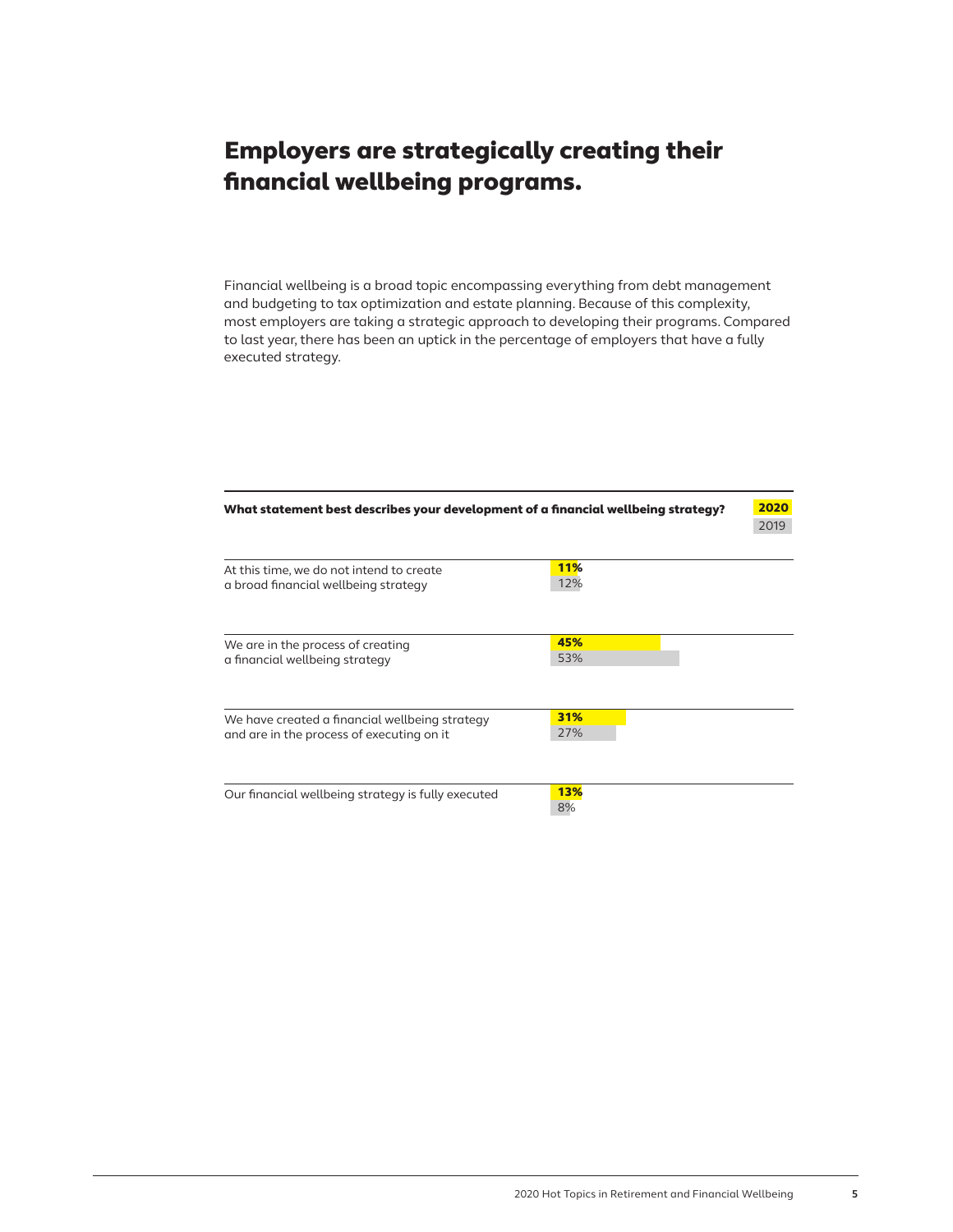### Employers are most focused on helping workers in the foundation stage of their financial wellbeing journey.

We believe that individuals travel through four stages on their path to financial independence: security, foundation, growth and freedom. When we look at the stages that employers are most focused on and compare it to the stage that most workers are in, there is an interesting discrepancy. Six out of 10 employers say they are focused most on the foundation stage. However, only 2 out of every 10 workers are in that stage. Conversely, more than 1 out of 3 workers are in the growth stage, yet only 8% of employers say they are most focused on this stage.

Part of the reason for the difference in these numbers can be explained by the current benefit infrastructure. Many large employers have mature DC plans that can help maximize assets in the growth phase, but historically there have been few tools and services available to assist those in the foundation stage.

#### Four stages of financial wellbeing

|                                                                          | <b>Security</b>                                           | <b>Foundation</b>                                                               | Growth                                                                 | <b>Freedom</b>                                                               |
|--------------------------------------------------------------------------|-----------------------------------------------------------|---------------------------------------------------------------------------------|------------------------------------------------------------------------|------------------------------------------------------------------------------|
| Explanation                                                              | Understanding<br>income and<br>expenses,<br>managing debt | Establishing<br>savings goals,<br>understanding<br>investments and<br>insurance | Maximizing asset<br>growth,<br>understanding<br>investment<br>vehicles | Estate planning,<br>understanding<br>social security<br>options              |
| Common mistakes                                                          | Overspending,<br>not saving                               | Under-saving,<br>backtracking                                                   | Focusing<br>exclusively on<br>market risk,<br>leakage                  | Cashing out<br>without<br>researching,<br>underestimating<br>life expectancy |
| Percentage of employers<br>saying they are most focused<br>on this stage | 32%                                                       | 59%                                                                             | 8%                                                                     | 1%                                                                           |
| Percentage of workers<br>in this stage <sup>1</sup>                      | 31%                                                       | 21%                                                                             | 37%                                                                    | 11%                                                                          |

<sup>1</sup> Alight Solutions, *Financial Mindset Study*, 2017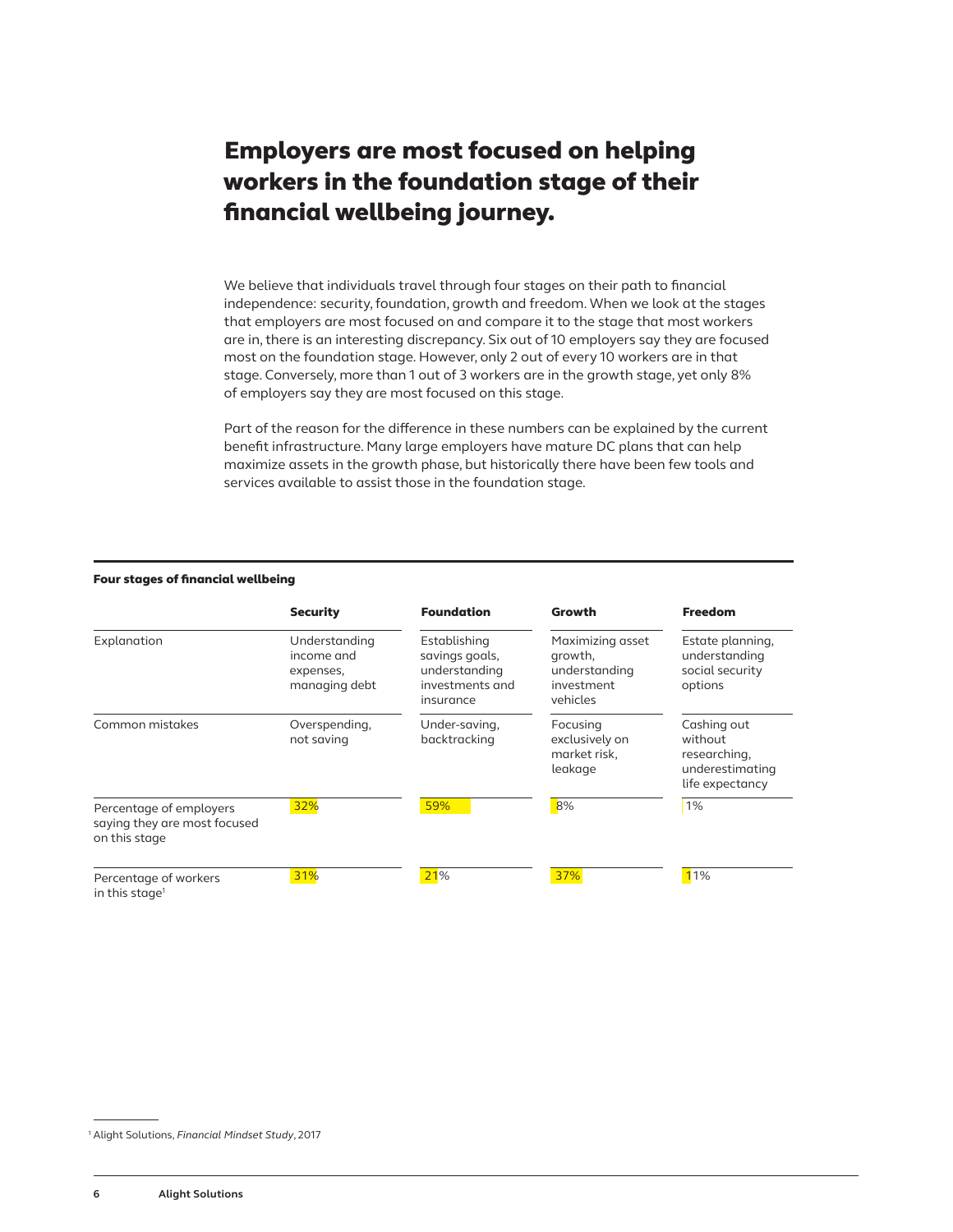### Employers continue to expand their suite of financial wellbeing programs.

Workers now have access to more employer-provided financial wellbeing tools and resources than ever before. This year marks the first year we have seen the prevalence of one topic cross over the 50% threshold, indicating that it is the norm, not the exception, for employers to help workers understand the basics of financial markets. By the end of this year, other topics such as budgeting, healthcare planning and financial planning are expected to be offered by a majority of employers as well.

#### Does your organization currently offer (or how likely is it to offer) services, tools or educational campaigns to address the following financial wellbeing topics?

|                                                                                                                                                                                 |                                    |                                                 | Among companies that do not already offer |                               |                               |
|---------------------------------------------------------------------------------------------------------------------------------------------------------------------------------|------------------------------------|-------------------------------------------------|-------------------------------------------|-------------------------------|-------------------------------|
|                                                                                                                                                                                 | Financial<br>wellbeing<br>stage(s) | Company already<br>offers (change<br>from 2018) | Very likely<br>to offer                   | Moderately likely<br>to offer | Not at all likely<br>to offer |
| <b>Basics of financial markets</b><br>and simple investing<br>The relationship between risk<br>and return and the differences<br>between stocks and bonds                       | Foundation,<br>Growth              | 62% $(+12%)$                                    | 29%                                       | 40%                           | 31%                           |
| <b>Budgeting</b><br>How to manage day-to-day<br>expenses                                                                                                                        | Security                           | 47% $(+3%)$                                     | 33%                                       | 40%                           | 27%                           |
| <b>Healthcare education</b><br>and planning<br>Active medical expenses, health<br>savings accounts, retiree medical<br>planning and government-<br>provided healthcare programs | All                                | $45\% (+6\%)$                                   | 23%                                       | 55%                           | 22%                           |
| <b>Financial planning</b><br>Creating a broad financial plan<br>incorporating major purchases,<br>medical expenses, retirement<br>savings and income planning                   | Foundation,<br>Growth,<br>Freedom  | $43\% (+5\%)$                                   | 26%                                       | 43%                           | 31%                           |
| <b>Prioritizing savings</b><br>Emergency savings vs.<br>debt reduction vs.<br>retirement savings                                                                                | Security                           | $37\%$ (+6%)                                    | 37%                                       | 36%                           | 27%                           |
| Debt management<br>Debt reduction, credit counseling,<br>credit score management                                                                                                | Security                           | $36\% (+4\%)$                                   | 18%                                       | 49%                           | 33%                           |
| <b>Assistance with saving</b><br>for specific life stages<br>Emergency savings, home<br>purchase, college savings                                                               | All                                | $28\%$ (+3%)                                    | 27%                                       | 26%                           | 47%                           |
| Assistance with post-<br>retirement programs<br>Retiree forum or continuum,<br>estate planning, retiree<br>health expenses                                                      | Freedom                            | 24% (New)                                       | 11%                                       | 26%                           | 63%                           |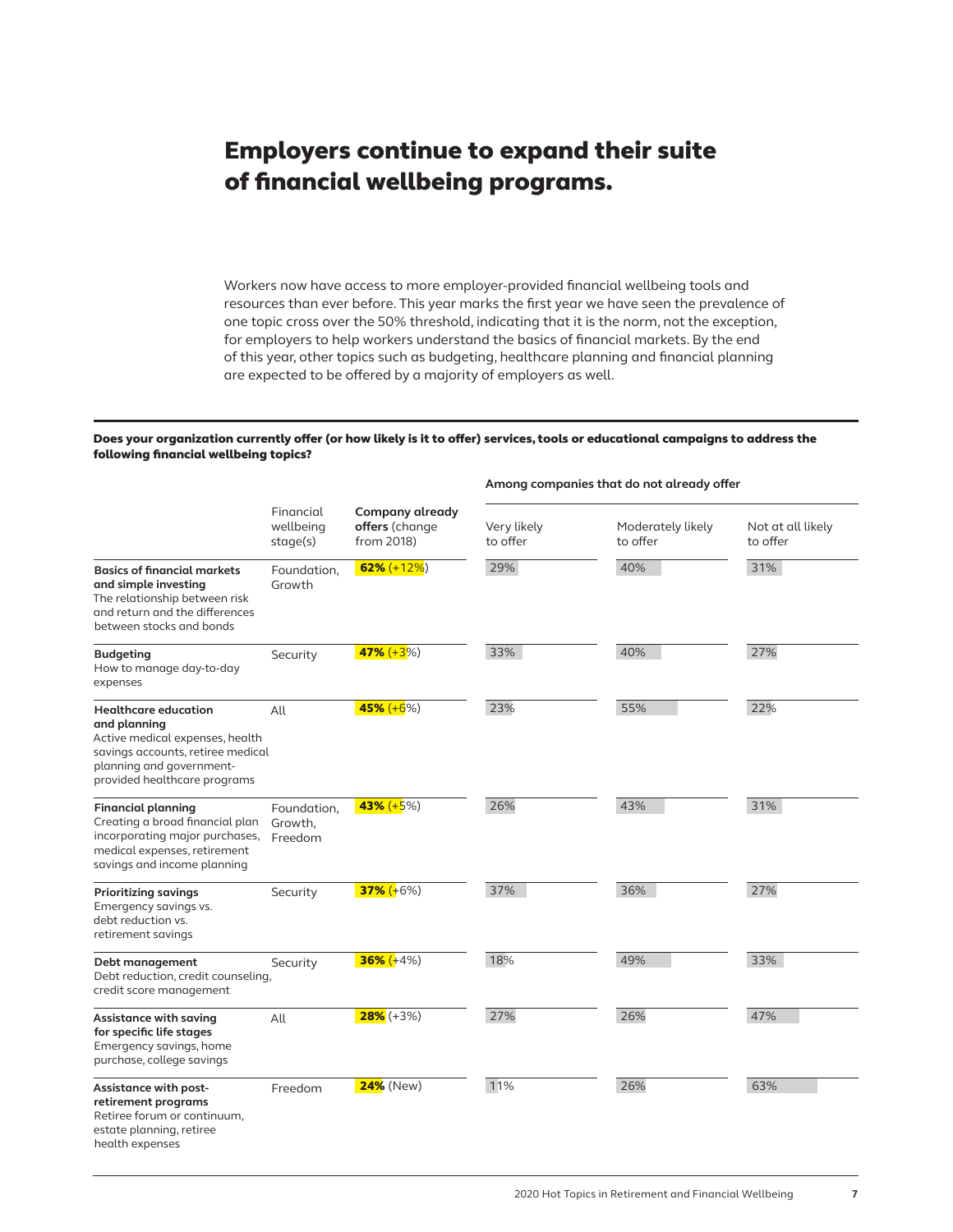### Most employers believe they should help workers across a wide spectrum of financial topics.

When we asked employers about specific financial wellbeing topics, we found that many of them are expanding into nontraditional areas. While traditional topics such as providing a retirement plan and insurance options remain the most common, there is growing interest in offering more tools for the emerging topics of budgeting and identity protection services.

#### To what extent do you believe employers should help workers with the following financial wellbeing topics?

|                                                                                 | Employers should<br>provide a tool<br>to help workers<br>with this topic | Employers should<br>provide education<br>only to help<br>workers with this<br>topic | It would be nice for<br>employers to help,<br>but not necessary | Employees do not<br>need help from<br>their employers | Percent of workers<br>who want help<br>from their<br>employer on this<br>topic <sup>2</sup> |
|---------------------------------------------------------------------------------|--------------------------------------------------------------------------|-------------------------------------------------------------------------------------|-----------------------------------------------------------------|-------------------------------------------------------|---------------------------------------------------------------------------------------------|
| Save for retirement/<br>long-term needs                                         | 73%                                                                      | 22%                                                                                 | 5%                                                              | 0%                                                    | 88%                                                                                         |
| Obtain disability<br>insurance                                                  | 72%                                                                      | 17%                                                                                 | 8%                                                              | 3%                                                    | 84%                                                                                         |
| Obtain life<br>insurance                                                        | 71%                                                                      | <mark>19%</mark>                                                                    | 8%                                                              | 2%                                                    | 81%                                                                                         |
| Obtain identity<br>protection services                                          | 32%                                                                      | 32%                                                                                 | 32%                                                             | 3%                                                    | 50%                                                                                         |
| Create or manage a<br>budget for personal<br>expenses                           | 30%                                                                      | <b>20%</b>                                                                          | 47%                                                             | 3%                                                    | 36%                                                                                         |
| Establish an<br>emergency fund                                                  | 23%                                                                      | 35%                                                                                 | 36%                                                             | 6%                                                    | 44%                                                                                         |
| Help with debt<br>management                                                    | 23%                                                                      | 34%                                                                                 | 38%                                                             | 5%                                                    | 46%                                                                                         |
| Save for short-term<br>needs                                                    | 22%                                                                      | 29%                                                                                 | 42%                                                             | 7%                                                    | 45%                                                                                         |
| Save for children's<br>education                                                | 21%                                                                      | 36%                                                                                 | 41%                                                             | 2%                                                    | 47%                                                                                         |
| Pay off all or a<br>portion of student<br>loans for refinance<br>at lower rates | 19%                                                                      | 27%                                                                                 | 45%                                                             | 9%                                                    | 46%                                                                                         |

<sup>2</sup> Alight Solutions, *Financial Mindset Study*, 2017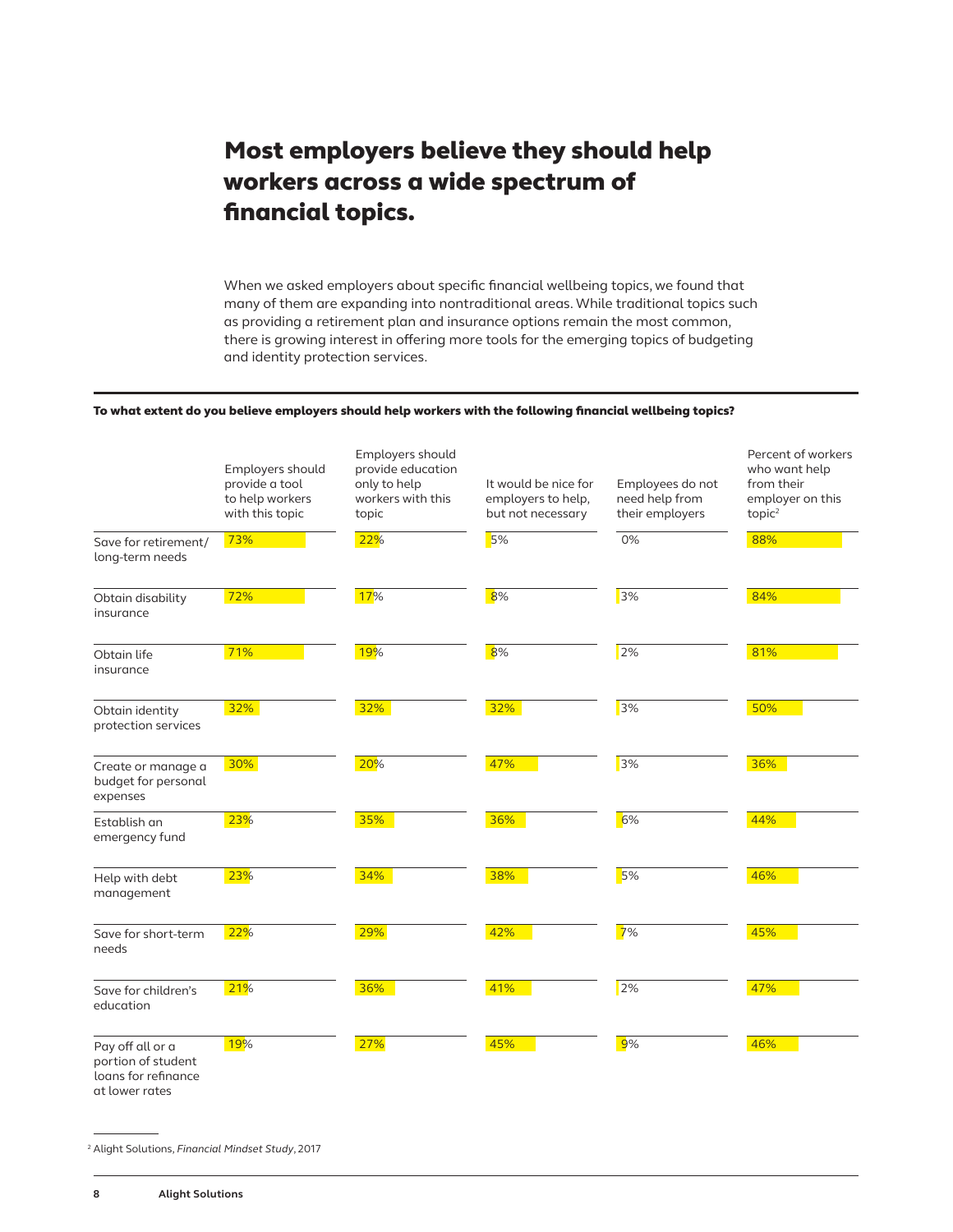### Few employers offer student loan benefits.

Student loan programs remain a hot topic of discussion among several employers, but according to this survey data there has not been much change from 2019. Only 6% of employers offer assistance with student loan repayment, up just one percentage point from last year.

#### Does your organization currently offer (or how likely is it to offer) the following benefits related to student loans and college savings?

 2020 2019

|                                                                                                                                           | Already offer             | Very likely | Moderately likely | Not at all likely |  |
|-------------------------------------------------------------------------------------------------------------------------------------------|---------------------------|-------------|-------------------|-------------------|--|
| <b>Student loan consolidation</b><br>Employer provides tool that<br>helps consolidate and/or<br>refinance existing student loans          | 21%<br>17%                | 16%<br>16%  | 46%<br>45%        | 38%<br>39%        |  |
| <b>College savings facilitation</b><br>Employer provides tool that<br>allows for payroll contribution<br>to 529 plan                      | 15%<br>14%                | 5%<br>6%    | 41%<br>34%        | 54%<br>60%        |  |
| Student loan repayment<br>assistance<br>Employer provides money to help<br>pay off existing student loans                                 | 6%<br>5%                  | 8%<br>11%   | 33%<br>41%        | 59%<br>48%        |  |
| College savings assistance<br>Employer contributes money<br>to 529 plan                                                                   | 3%<br>0%                  | 2%<br>2%    | 17%<br>18%        | 81%<br>80%        |  |
| <b>Employer money to defined</b><br>contribution plan<br>Employer contributes to DC plan<br>for workers who make student<br>loan payments | 1%<br><b>New for 2020</b> | 3%          | 35%               | 62%               |  |

**Among companies that do not already offer**

28% of workers say they have student loans and 46% of them say that student loans significantly impact their ability to save for the future<sup>3</sup>.

<sup>3</sup> Alight Solutions, *Health and Financial Wellbeing Mindset Study*, 2019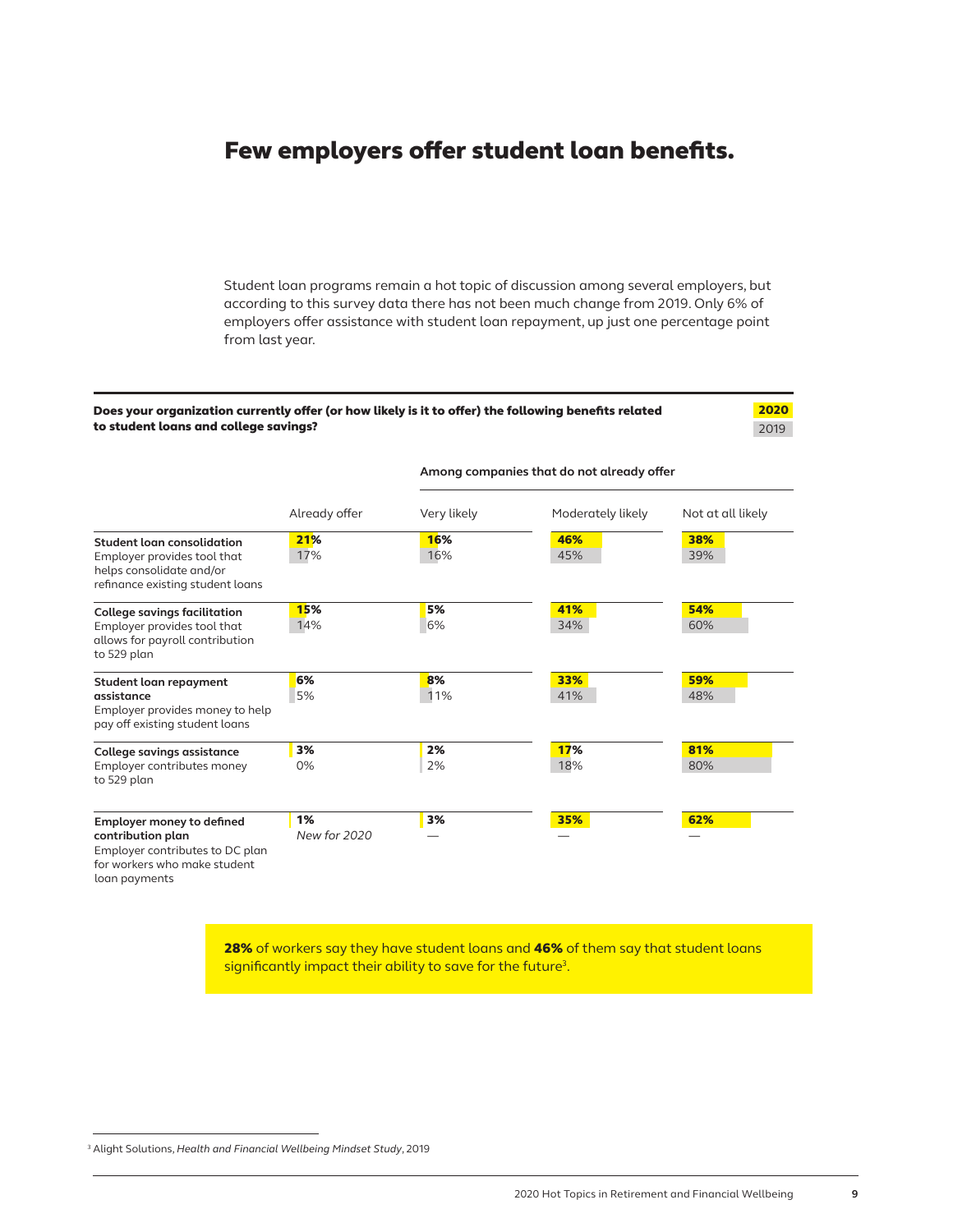# Financial wellbeing is part of a broader total wellbeing initiative.

Employers are overwhelmingly saying that their financial wellbeing program should be integrated with other wellbeing initiatives to help workers create a healthy wallet, body, mind and life. Nearly three-quarters of employers say that they include financial wellbeing as a pillar of a broader wellbeing program—an increase of 20 percentage points over the last two years.

| What statement best describes your organization's approach to financial<br>wellbeing and other wellbeing?                                           |            |  |  |  |
|-----------------------------------------------------------------------------------------------------------------------------------------------------|------------|--|--|--|
| We include financial wellness as a pillar of a wellbeing<br>program that includes other aspects of wellbeing<br>(e.g., physical, emotional, social) | 72%<br>52% |  |  |  |
| Our financial wellbeing program is separate from<br>other wellbeing programs                                                                        | 20%<br>24% |  |  |  |
| We have a financial wellbeing strategy, but no other<br>wellbeing initiatives                                                                       | 1%<br>2%   |  |  |  |
| We have a wellbeing initiative, but nothing related<br>to financial wellbeing                                                                       | 8%<br>22%  |  |  |  |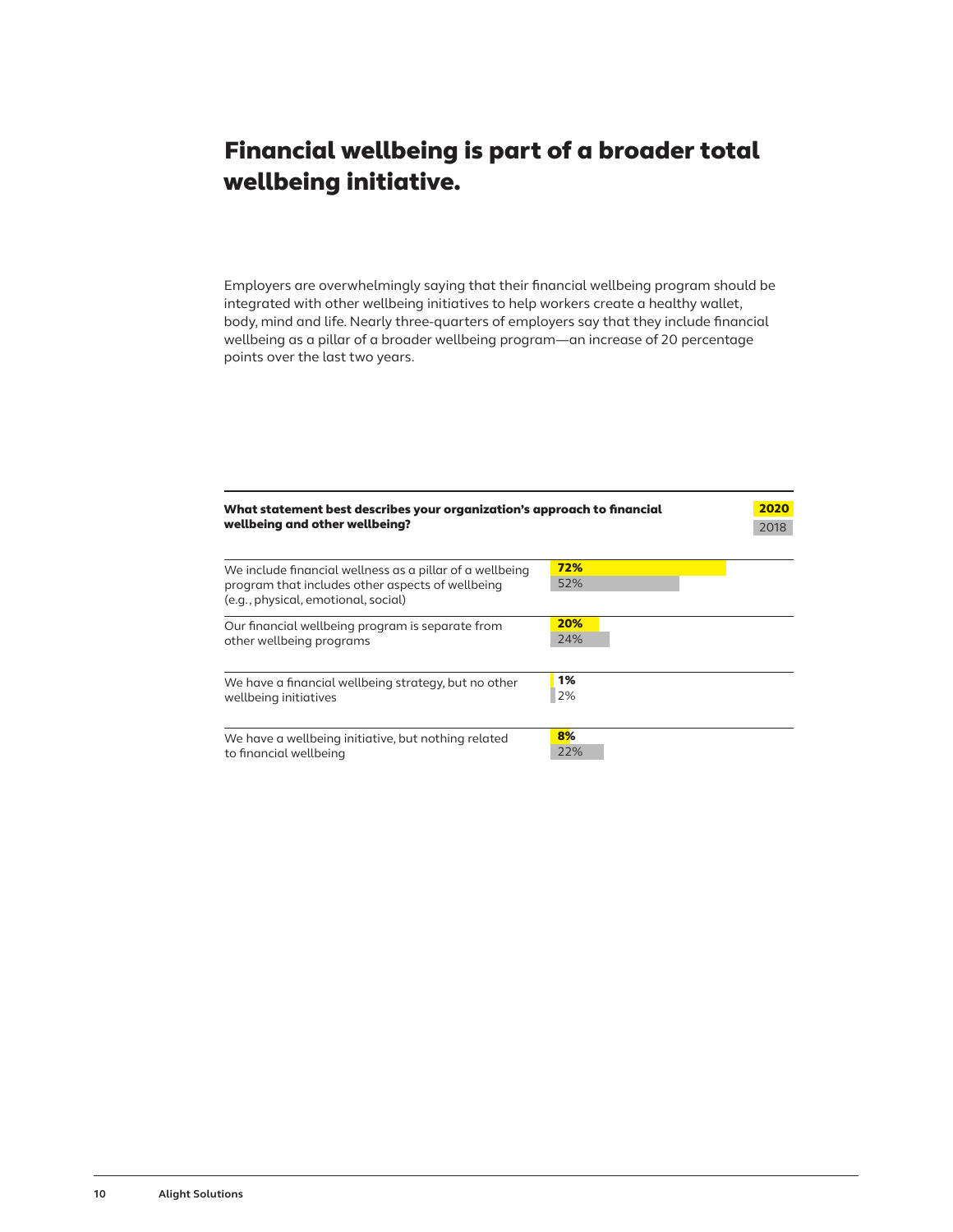## Employers are taking many steps to link health and wealth.

When it comes to integrating financial wellbeing programs with physical health, employers are most likely to incorporate reminders about the savings programs in annual enrollment. Among the 87% of responding employers that have a health savings account (HSA), one-quarter plan on providing information to workers to help them decide how much to contribute to the HSA versus the retirement plan. This can be particularly helpful for workers at organizations that have employer-provided contributions to the HSA. According to Alight's *Annual Hot Topics in Health,* 74% of employers that offer an HSA make a contribution, through a match or not..

| How likely is your organization to address the following initiatives related<br>to integrating retirement with health and welfare decisions? | 2020<br>2019 |                   |                   |
|----------------------------------------------------------------------------------------------------------------------------------------------|--------------|-------------------|-------------------|
|                                                                                                                                              | Very likely  | Moderately likely | Not at all likely |
| Incorporate reminders and<br>education about the savings<br>program into annual<br>enrollment communications                                 | 42%<br>37%   | 23%<br>38%        | 35%<br>25%        |
| Communicate the link between<br>financial stress and health and<br>wellbeing                                                                 | 33%<br>34%   | 46%<br>51%        | 21%<br>15%        |
| Incorporate defined<br>contribution plan elections in<br>annual healthcare enrollment                                                        | 26%<br>23%   | 15%<br>23%        | 59%<br>54%        |
| Provide information to help<br>employees decide between<br>contributing to the HSA and<br>the retirement plan                                | 25%<br>22%   | 42%<br>50%        | 33%<br>28%        |
| Provide employees with help<br>on prioritizing and optimizing<br>their health and retirement<br>decisions                                    | 23%<br>24%   | 47%<br>50%        | 30%<br>26%        |
| Include healthcare education<br>and plan choices in the<br>retirement commencement<br>process                                                | 17%<br>18%   | 29%<br>27%        | 54%<br>55%        |
| Show projected healthcare<br>costs in retirement projections                                                                                 | 15%<br>16%   | 31%<br>41%        | 54%<br>43%        |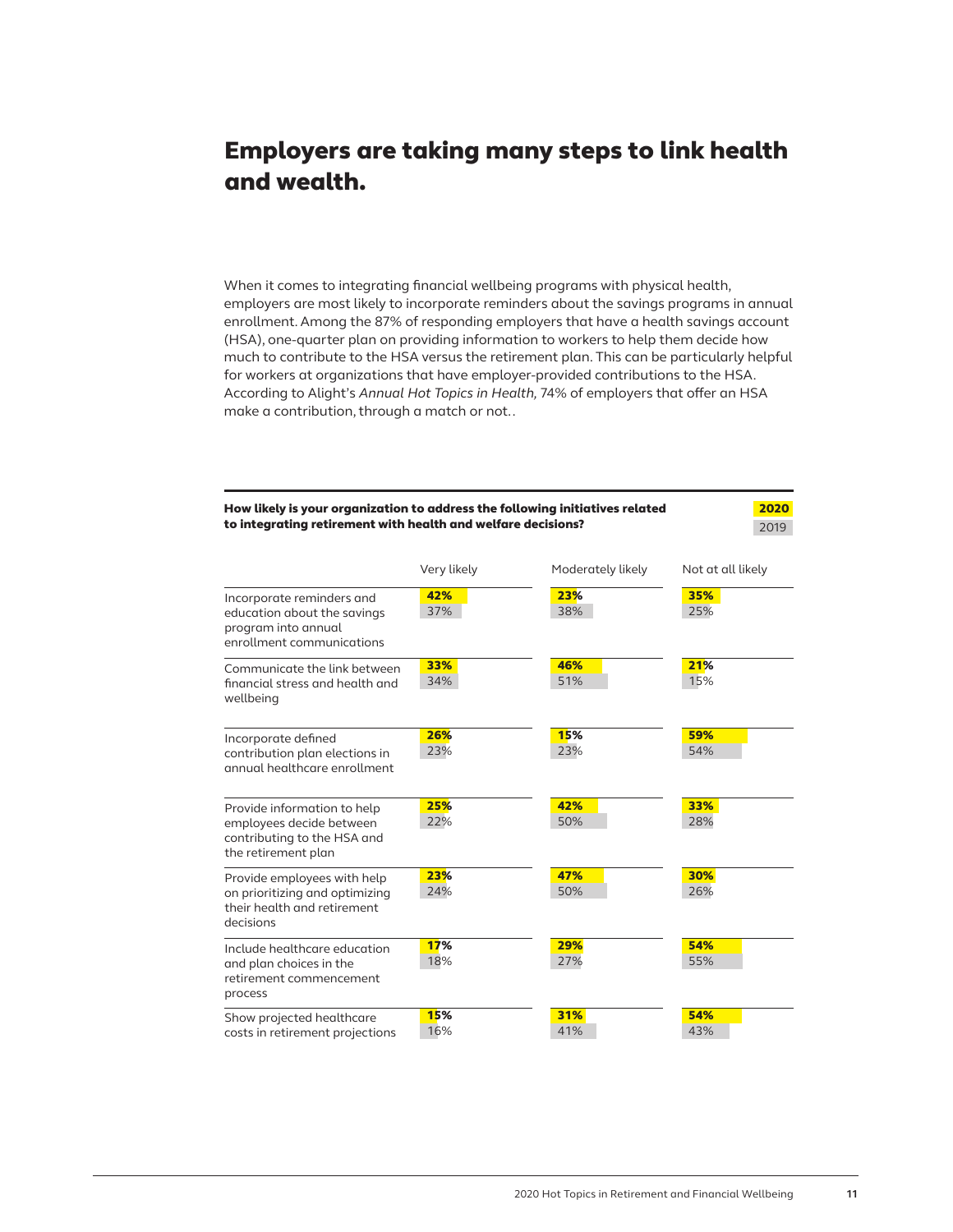### More than 4 out of 5 employers say they are enhancing their financial wellbeing program because "it is the right thing to do."

Consistent with the results from prior years, employers are building their financial wellbeing programs for mainly altruistic reasons. Eighty-three percent say it is to enhance the overall employee experience, and early indications are that this seems to be working. According to Alight's 2019 *Health and Financial Wellbeing Mindset Study,* 70% of workers say that wellbeing programs are one of the reasons they stay at their employer—an increase of 20 percentage points over the last five years.

| Why are you creating or expanding your financial wellbeing program? | 2020       |      |
|---------------------------------------------------------------------|------------|------|
|                                                                     |            | 2019 |
| Enhance the overall employee experience                             | 83%        |      |
|                                                                     | 84%        |      |
| We believe it is the right thing to do                              | 81%        |      |
|                                                                     | 82%        |      |
| Increase employee engagement                                        | 68%        |      |
|                                                                     | 72%        |      |
| To increase attractiveness and/or differentiate                     | 58%        |      |
| ourselves as an employer                                            | 53%        |      |
| Improve retirement statistics (e.g., improved                       | 46%        |      |
| adequacy, decreased leakage, higher<br>participation rate)          | 49%        |      |
| Decrease employee time spent addressing financial                   | 45%        |      |
| issues (either on the job or through absenteeism)                   | 49%        |      |
| Employees are asking for these types of benefits                    | 36%        |      |
|                                                                     | 43%        |      |
| Decrease medical costs (e.g., healthcare, disability,               | <b>19%</b> |      |
| workers compensation)                                               | 28%        |      |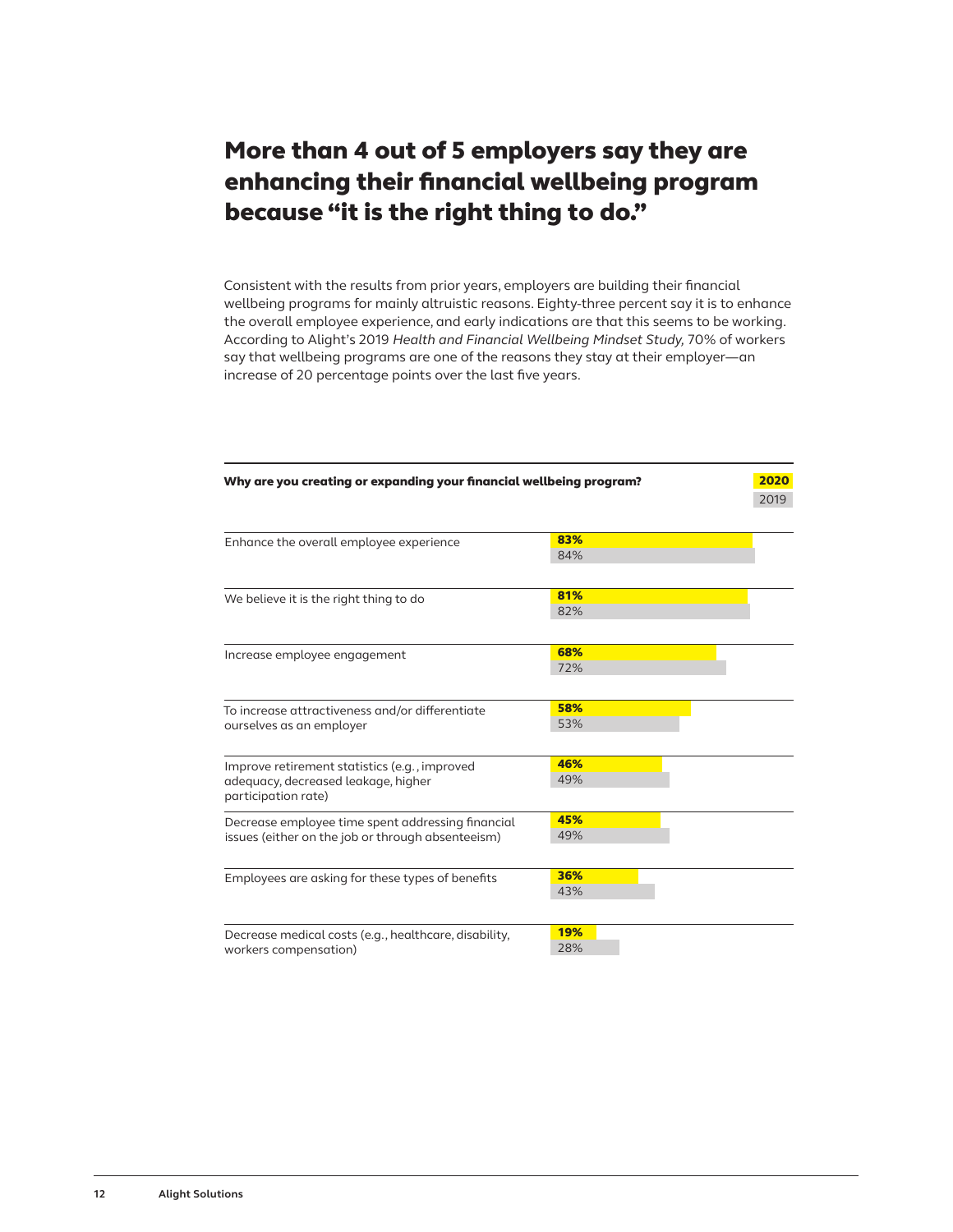# Employee usage of financial wellbeing benefits will dictate their effectiveness.

When it comes to measuring the results of financial wellbeing programs, most employers say they will initially gauge the effectiveness by how many employees are using the services and tools. Compared to last year, there was a reduction in the percentage that said that they are using decreased medical costs as a barometer for financial wellbeing effectiveness.

| How do you intend to measure the results of your financial wellbeing program? |           |      |  |
|-------------------------------------------------------------------------------|-----------|------|--|
|                                                                               |           | 2019 |  |
| Employee usage of benefits                                                    | 82%       |      |  |
|                                                                               | 76%       |      |  |
| Employee engagement                                                           | 60%       |      |  |
|                                                                               | 58%       |      |  |
| Retirement statistics (e.g., decreased leakage,                               | 50%       |      |  |
| higher participation rate)                                                    | 51%       |      |  |
| Medical costs (e.g., healthcare, disability,                                  | 13%       |      |  |
| workers compensation)                                                         | 21%       |      |  |
| Absenteeism                                                                   | 8%<br>9%  |      |  |
|                                                                               |           |      |  |
| We do not intend to measure the results<br>of our program                     | 4%<br>10% |      |  |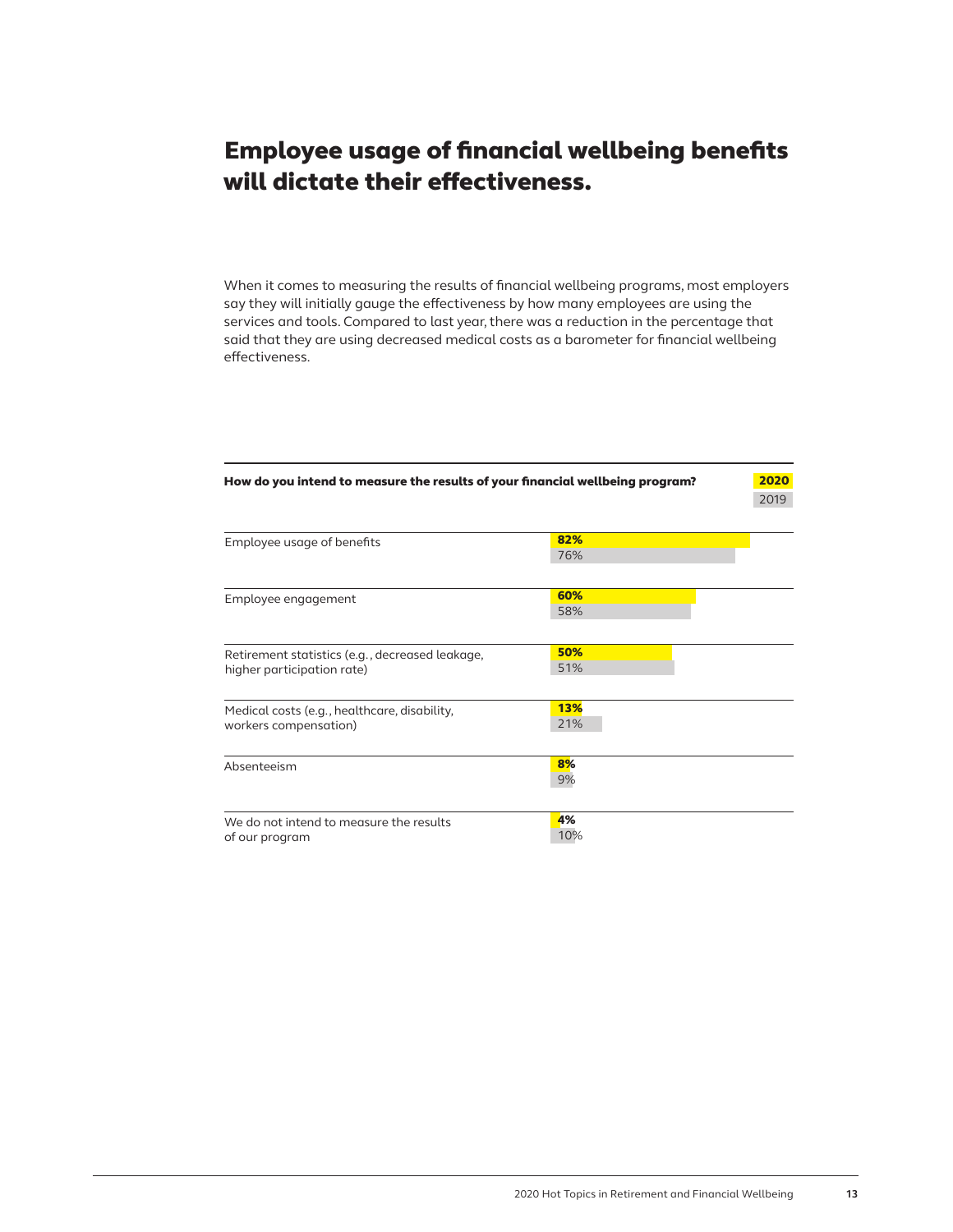### Most employers have some obstacles to overcome before they can fully execute their financial wellbeing strategy.

Even with all of the advancements in financial wellbeing programs over the past few years, more than 9 out of every 10 employers say they face some internal hurdles that keep them from fully realizing their financial wellbeing strategy. For most, the barriers are time and money. Three-quarters of employers say that competing benefit priorities are a hurdle and almost two-thirds state that budgets are a constraint.



#### What, if any, are hurdles to executing your financial wellbeing strategy?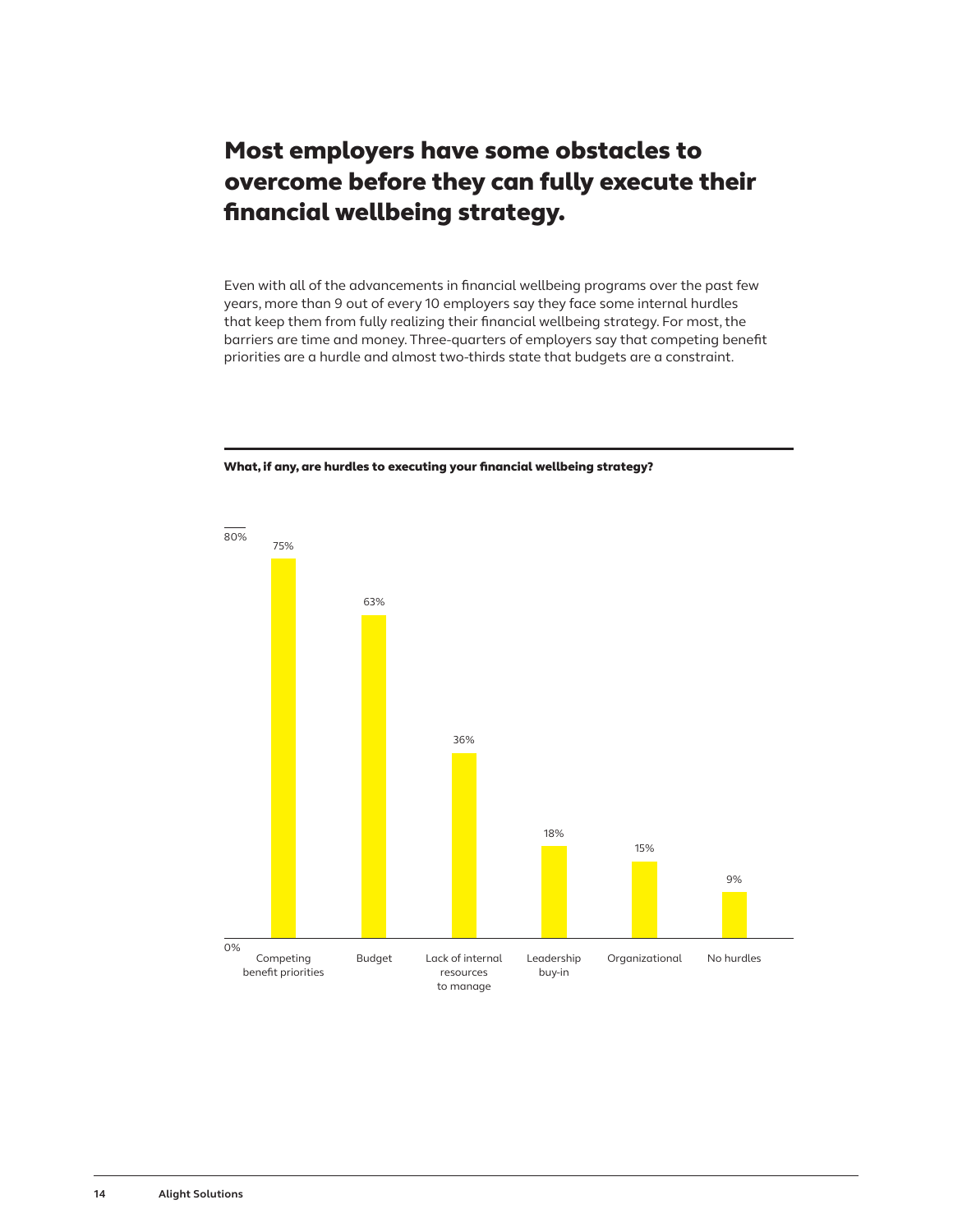### Employers are taking steps to help people bridge the gap between working and retiring.

It should come as no surprise that two-thirds of employers think they will have an influx of retirements over the next couple of years. After all, the middle of the baby boomer generation is age 65 in 2020. In response, employers are likely to increase communication about the retirement process and provide more retirement planning education to near-retirees.



Do you believe that your organization will experience an increase in retirement-eligible participants over the next three years?

#### Which of the following actions does your organization plan to take to deal with the increase in retirement-eligible participants in 2020?

#### **Among companies that have not completed recently**

|                                                                       | Completed<br>recently | Very likely | Moderately likely | Not at all likely |
|-----------------------------------------------------------------------|-----------------------|-------------|-------------------|-------------------|
| Providing retirement planning education<br>to near-retirees           | <b>19%</b>            | 45%         | 37%               | 18%               |
| Increasing the level of automation,<br>self-service and/or web access | 17%                   | 44%         | 34%               | 22%               |
| Providing help with social security<br>planning                       | 14%                   | 23%         | 36%               | 41%               |
| Providing help with Medicare planning                                 | 12%                   | 15%         | 45%               | 40%               |
| Outsourcing additional services<br>to an outside party                | <b>11%</b>            | 6%          | 22%               | 72%               |
| Increasing communication about the<br>retirement process              | <b>11%</b>            | 46%         | 44%               | 10%               |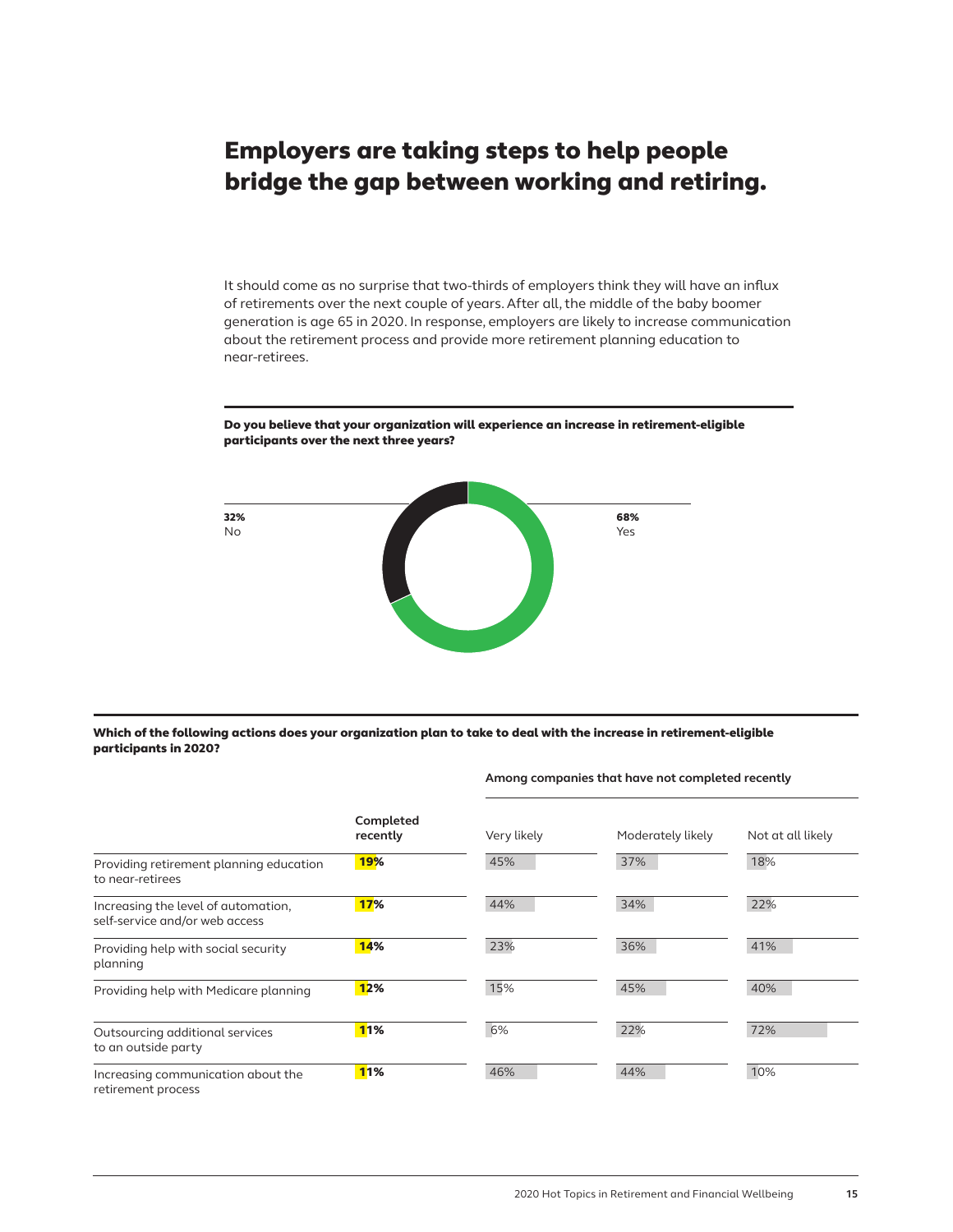### Sixty percent of employers want to remain connected with their retirees.

The majority of employers would like to keep a relationship with their retirees. Currently, one-quarter of employers have a way to interact with their retirees and a similar number say that their retirees have developed an independent forum where they collaborate. Common educational topics for retirees include retiree health and post-retirement financial education.

#### Which statement best reflects your organization's interactions with your retiree population?

| We have no formal process in place for interacting with retirees and are<br>not interested in developing one | 40% |
|--------------------------------------------------------------------------------------------------------------|-----|
| We currently do not have a method to interact with retirees, but are<br>interested in developing one         | 12% |
| Our retirees have developed an independent forum where they collaborate                                      | 23% |
| We currently have a way to interact with our retirees                                                        | 25% |

#### What types of education and communications do you offer or plan to offer to your retiree population in 2020?

|                                                          | <b>Currently offer</b> | Very likely | Moderately likely | Not at all likely |  |
|----------------------------------------------------------|------------------------|-------------|-------------------|-------------------|--|
| Support through call center and website                  | 73%                    | 9%          | 13%               | 78%               |  |
| Retiree health                                           | 38%                    | 4%          | 13%               | 83%               |  |
| Mental health                                            | <b>18%</b>             | 0%          | 14%               | 86%               |  |
| Post-retirement financial education                      | 17%                    | 0%          | 14%               | 86%               |  |
| Estate planning                                          | <b>13%</b>             | 2%          | 10%               | 88%               |  |
| Budgeting for one-time expense                           | 5%                     | 1%          | 6%                | 93%               |  |
| Automatic donation from retirement<br>check to a charity | 5%                     | 0%          | 5%                | 95%               |  |

#### **Among companies that do not currently offer**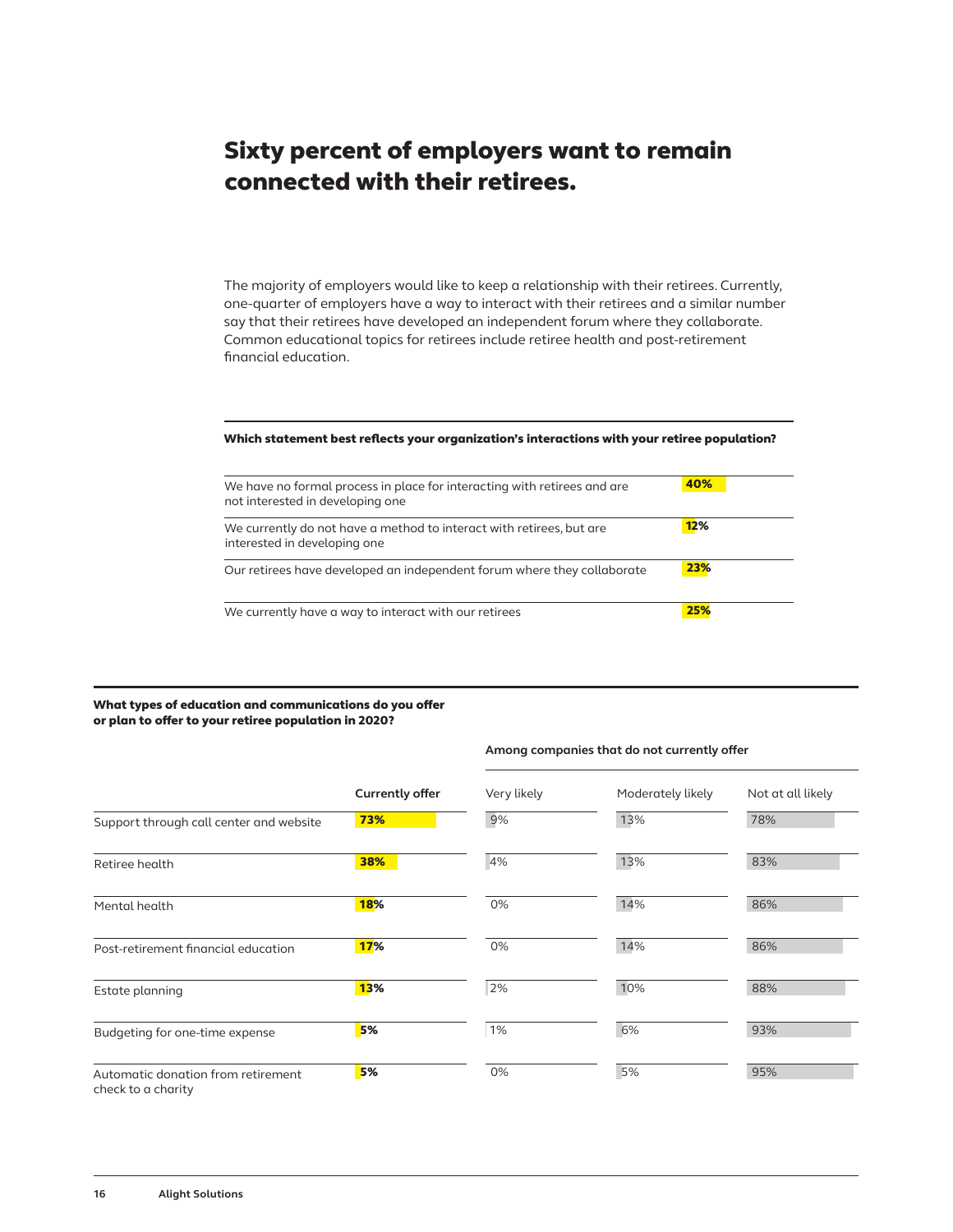### An increasing percentage of employers prefer that terminated workers keep their balances in the DC plan.

In 2020, almost 40% of employers want former workers to remain in the DC plan an increase of nine percentage points from 2019. Perhaps because of this desire, there is increased scrutiny being paid to IRA rollovers. From 2019 to 2020, the percentage of employers that do some sort of benchmarking on the money leaving their plans and going to IRAs increased from 26% to 37%. Specific attention is being paid to the destinations of the IRA rollovers. Now, nearly-one quarter of employers say they are benchmarking where the money goes, up from 15% last year. Additionally, a majority of employers say they are interested in an automatic rollover program that can help people who are subject to mandatory distributions (<\$5,000) consolidate retirement savings into their current employer's plan4.

| Does your organization have any preference on terminated employees<br>leaving money in your defined contribution plan versus rolling over<br>to another qualified vehicle? |            | 2020<br>2019 |
|----------------------------------------------------------------------------------------------------------------------------------------------------------------------------|------------|--------------|
| We prefer that all terminated employees remain<br>in our plan                                                                                                              | 15%<br>12% |              |
| We prefer that terminated employees with<br>a minimum balance remain in our plan                                                                                           | 25%<br>21% |              |
| We prefer that terminated employees leave our plan                                                                                                                         | 7%<br>5%   |              |
| We have no preference                                                                                                                                                      | 52%<br>62% |              |
| What statement best describes your approach to monitoring rollovers<br>to IRAs from your plan?                                                                             |            | 2020<br>2019 |
| We benchmark the amount of money being rolled into<br>IRAs against industry standards, but do not examine<br>the destinations                                              | 13%<br>11% |              |
| We compare our plan's top IRA destinations against<br>industry benchmarks, but do not benchmark the<br>amount of assets leaving the plan                                   | 8%<br>3%   |              |
| We benchmark both the amount of assets leaving<br>the plan as well as the destination                                                                                      | 16%<br>12% |              |
| We do not monitor rollover behavior from our plan                                                                                                                          | 63%        |              |

<sup>4</sup> See page 24 for more information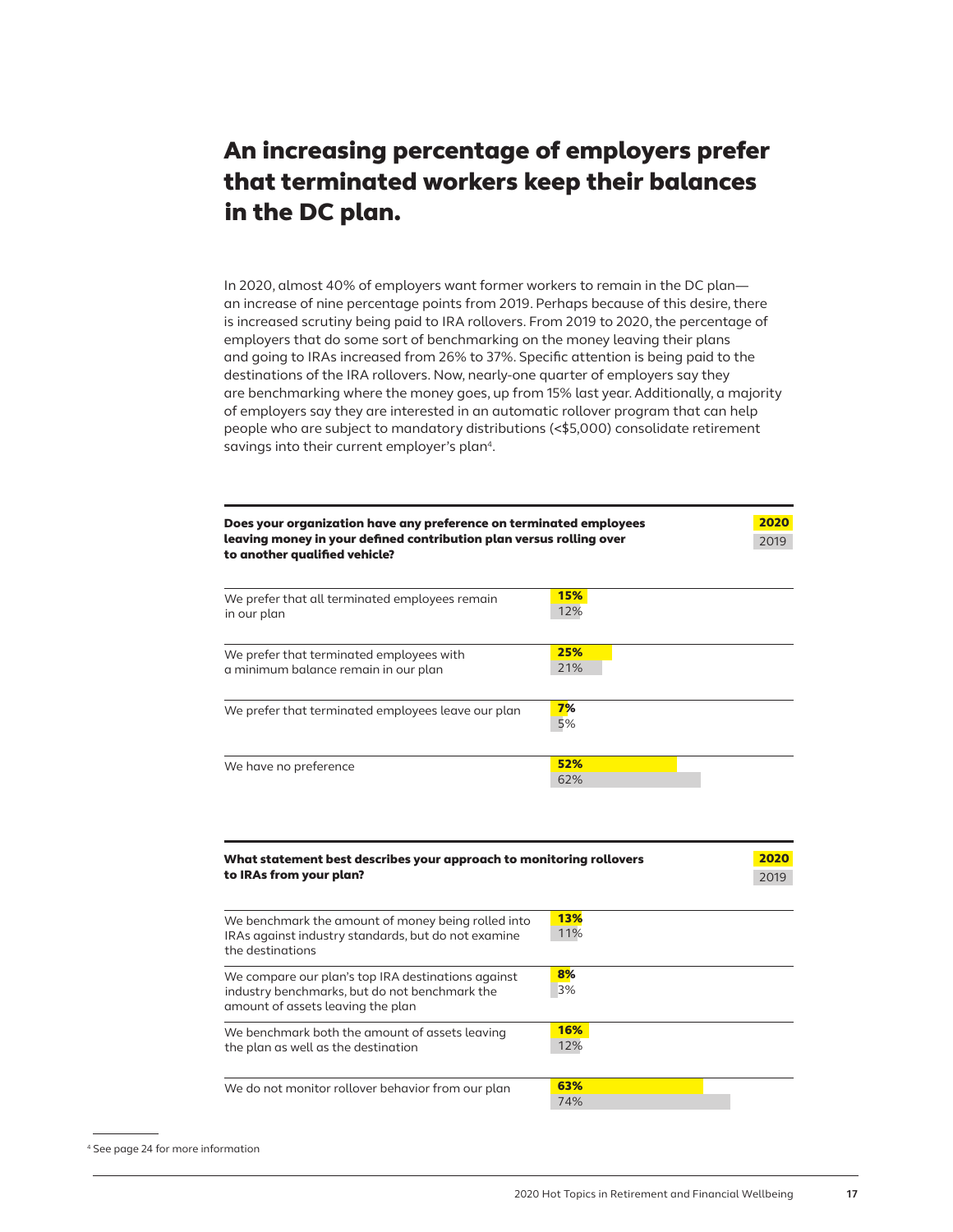# Employers are looking for ways to help workers convert their DC balances to lifetime income, but many concerns are keeping them from adding in-plan annuity options.

With DC plans now firmly entrenched as the primary retirement vehicle for most of the workforce, employers are looking for ways to help people convert their balances into an income stream for life. While there are many in-plan options available, employers have worries about adding them. Fiduciary concerns remain one of the biggest hurdles with 60% of employers indicating they are a major reason—an increase from 53% last year. The concern over the cost of in-plan solutions also grew. In 2019, 17% of employers said that the price of in-plan solutions was a major barrier, but in 2020 the percentage rose to 30%.

#### How likely is your organization to offer the following features in your defined contribution plan to help participants convert their plan balances into lifetime income?

**Among companies that do not currently offer**

|                                                                                                                                                                                                      | Already offer | Very likely | Moderately likely | Not at all likely |
|------------------------------------------------------------------------------------------------------------------------------------------------------------------------------------------------------|---------------|-------------|-------------------|-------------------|
| Online modeling tools or mobile apps<br>to help participants determine how much<br>they can spend each year in retirement                                                                            | 76%           | 22%         | 30%               | 48%               |
| Plan distribution option allowing<br>participants to elect an automatic<br>payment from the plan over an extended<br>period of time                                                                  | 65%           | 10%         | 31%               | 59%               |
| Within the plan: Professional<br>management (managed accounts) with<br>drawdown feature (provider allocates<br>participant assets for income and<br>manages the annual amount paid from<br>the plan) | 43%           | 10%         | 20%               | 70%               |
| Within the plan: Managed payout funds<br>(those with a specific annual target payout<br>percentage with no insurance quarantees)                                                                     | <b>17%</b>    | 5%          | 20%               | 75%               |
| Facilitation to purchase annuities outside<br>the plan as options for plan distributions                                                                                                             | <b>11%</b>    | 1%          | 13%               | 86%               |
| Within the plan: Annuity or insurance<br>products as part of fund lineup<br>(e.g., quaranteed minimum withdrawal<br>benefits, minimum annuity payout,<br>fixed annuities, other)                     | 9%            | 1%          | 15%               | 84%               |
| Qualifying longevity annuity contract<br>(QLAC) that permits an in-plan deferred<br>annuity purchase                                                                                                 | 3%            | 0%          | 7%                | 93%               |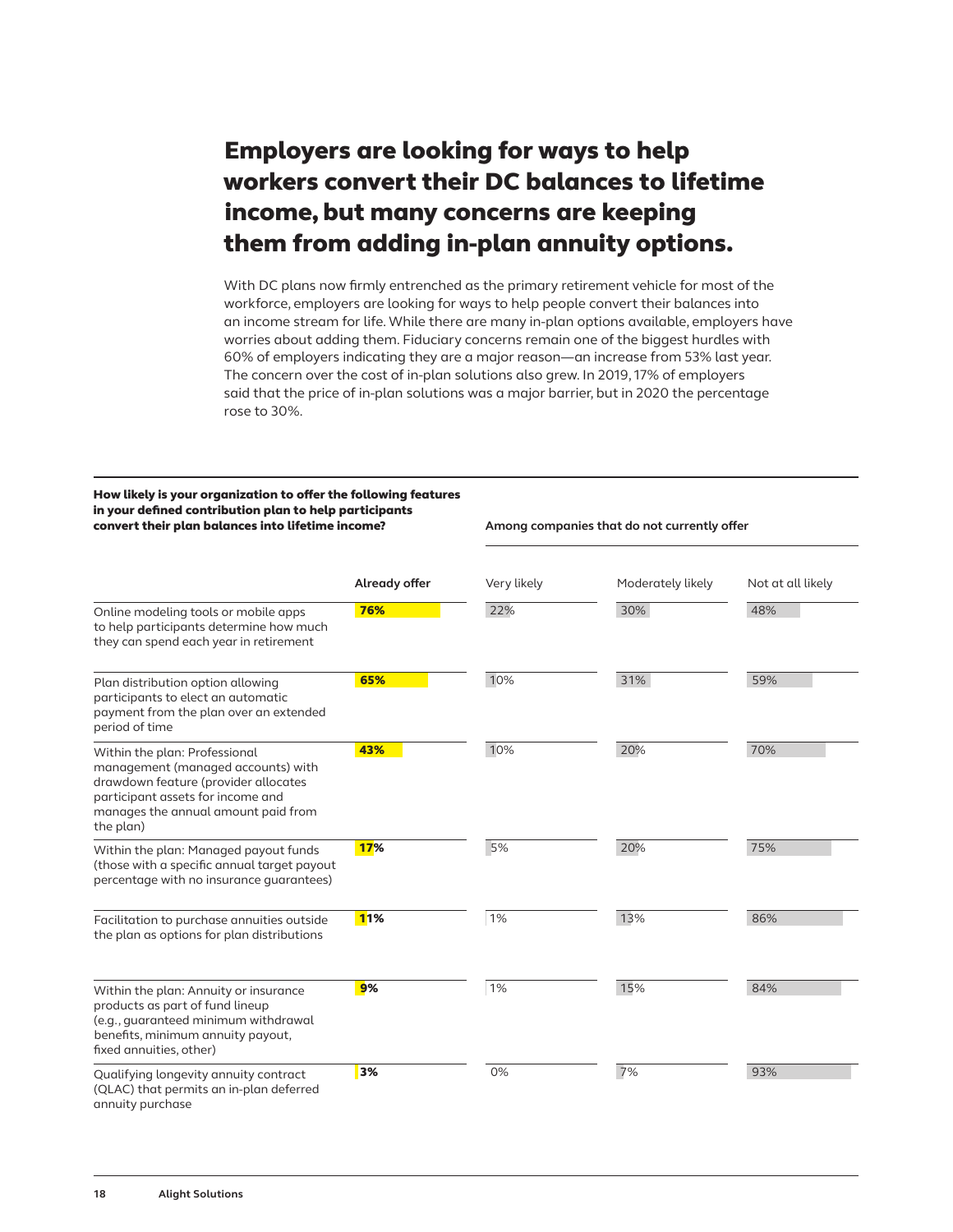|                                                         |              | Minor reason | Not a barrier |
|---------------------------------------------------------|--------------|--------------|---------------|
|                                                         | Major reason |              |               |
| Fiduciary concerns                                      | 60%          | 21%          | <b>19%</b>    |
|                                                         | 53%          | 29%          | 18%           |
| Operational or administrative                           | 52%          | 33%          | 15%           |
| concerns                                                | 40%          | 40%          | 20%           |
| Waiting to see the market                               | 50%          | 30%          | 20%           |
| evolve more                                             | 45%          | 32%          | 23%           |
| Cost barriers                                           | 30%          | 40%          | 30%           |
|                                                         | 17%          | 35%          | 48%           |
| Difficulty with participant                             | 29%          | 36%          | 35%           |
| communication                                           | 23%          | 45%          | 32%           |
| Participant utilization                                 | 28%          | 42%          | 30%           |
| concerns                                                | 27%          | 40%          | 33%           |
| We are not interested in                                | 21%          | 17%          | 62%           |
| making plan enhancements for<br>terminated participants | 17%          | 23%          | 60%           |
| Preference for participants                             | 5%           | 17%          | 78%           |
| leaving the plan at termination                         | 6%           | 18%          | 76%           |

#### What are the reasons your organization does not intend to add in-plan income solutions?

 2020 2019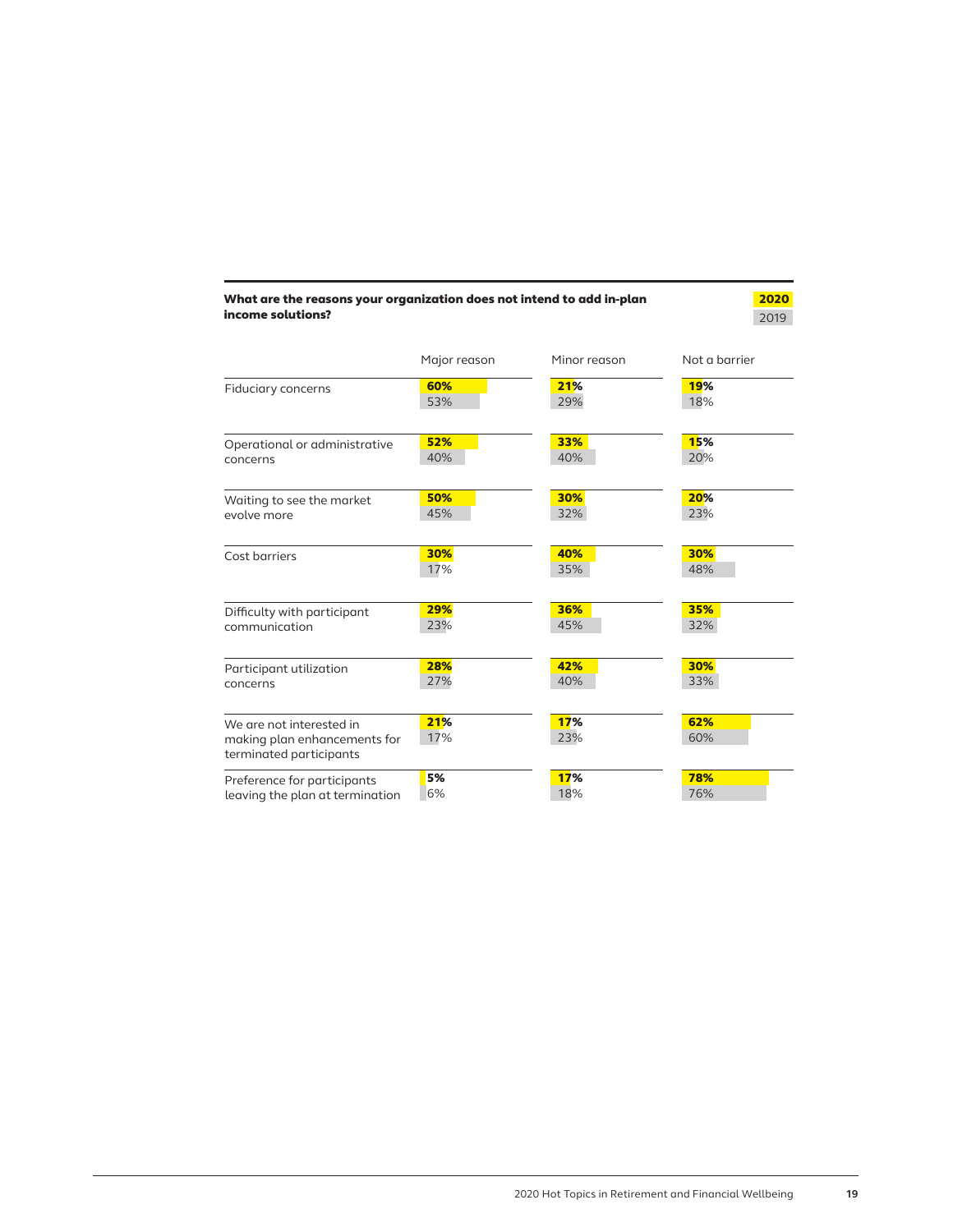### Employers say they are most focused on addressing broad financial wellbeing and encouraging higher savings rates.

While lifetime income is important to many employers, it is the main priority for only a handful of them. Instead, most employers believe that addressing broad financial wellbeing and encouraging higher contribution rates are the most important behaviors to address.

#### Which aspect of employee behavior within DC plans do you think is the most important one your organization should address?

| Addressing broad financial wellbeing<br>Focusing on underlying reasons individuals do not participate or save<br>more in the plan                                        | 26%        |
|--------------------------------------------------------------------------------------------------------------------------------------------------------------------------|------------|
| <b>Encouraging higher contribution rates</b><br>Supporting higher contribution levels to help participants meet<br>their future retirement needs                         | 23%        |
| <b>Recognizing retirement readiness</b><br>Helping participants understand their retirement savings needs and<br>having plans in place to reach retirement savings goals | <b>16%</b> |
| Minimizing leakage<br>Having employees avoid taking loans and withdrawals from the plan                                                                                  | <b>13%</b> |
| Increasing participation<br>Having more eligible employees actively saving in the plan                                                                                   | <b>13%</b> |
| Improving diversification<br>Having participants investing in a diversified asset mix with "appropriate" risk                                                            | 4%         |
| <b>Encouraging lifetime income</b><br>Supporting the process to have participants convert account balances to<br>lifetime income                                         | 2%         |
| Discouraging cash-outs<br>Encouraging terminated employees to keep their assets focused on<br>retirement and not cashing out their retirement savings                    | 2%         |
| Assessing long-term savings opportunities<br>Understanding various options available (pre-tax, Roth, HSAs, college savings,<br>stock programs, etc.) and how to choose   | 1%         |
| <b>Retaining assets</b><br>Encouraging individuals to keep their assets in the plan upon retirement or<br>termination                                                    | 0%         |
| <b>Consolidating assets</b><br>Encouraging individuals to roll assets into your plan                                                                                     | 0%         |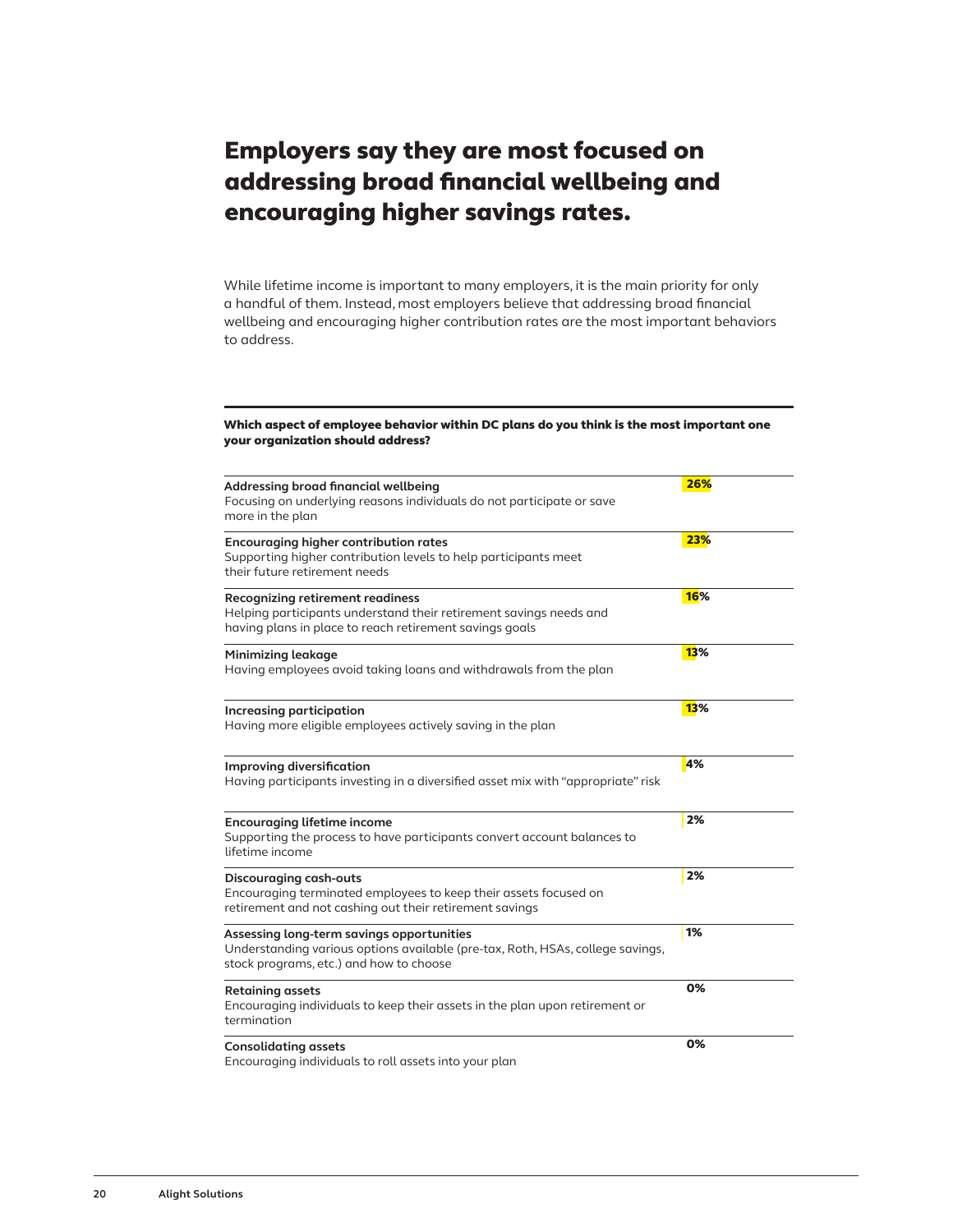### Most employers would like to see improved DC plan statistics.

Of course, employers will not be investing time and energy on communications to improve behaviors that are already under control. For example, a plan with a 99% participation rate would not be very likely to try and reach the remaining 1%. Consistent with prior years, participation remains the topic with the highest degree of satisfaction among plan sponsors. However, it should be noted that fewer than half of the employers are content with their participation rate.

#### Please indicate your organization's attitude on the importance of each aspect of employee behavior below and any plans to address the topic in 2020.

### **Satisfied with current position** Very likely to address Moderately likely to address Not at all likely to address Increasing participation **47% 47%** 66% 23% 23% 11% Consolidating assets 25% 25% 25% 18% 36% 36% 36% 36% 46% Encouraging higher contribution rates **22%** 62% 8% 8% Improving diversification **22% 22% 36% 20%** 20% Retaining assets 21% 18% 39% 43% Discouraging cash-outs **21% 1**9% 2008 32% 32% 32% 49% Encouraging lifetime income 20% 20% 12% 12% 36% 36% 52% Minimizing leakage **18%** 18% 33% 47% 47% 20% Addressing broad financial wellbeing 18% 18% 146% 133% 33% 21% Assessing long-term savings opportunities 12% 18% 18% 18% 39% 39% 39% 39% 39% 39% Recognizing retirement readiness **11% 11%** 15% 15% 15% 38% 15%

**Among companies not satisfied with current position**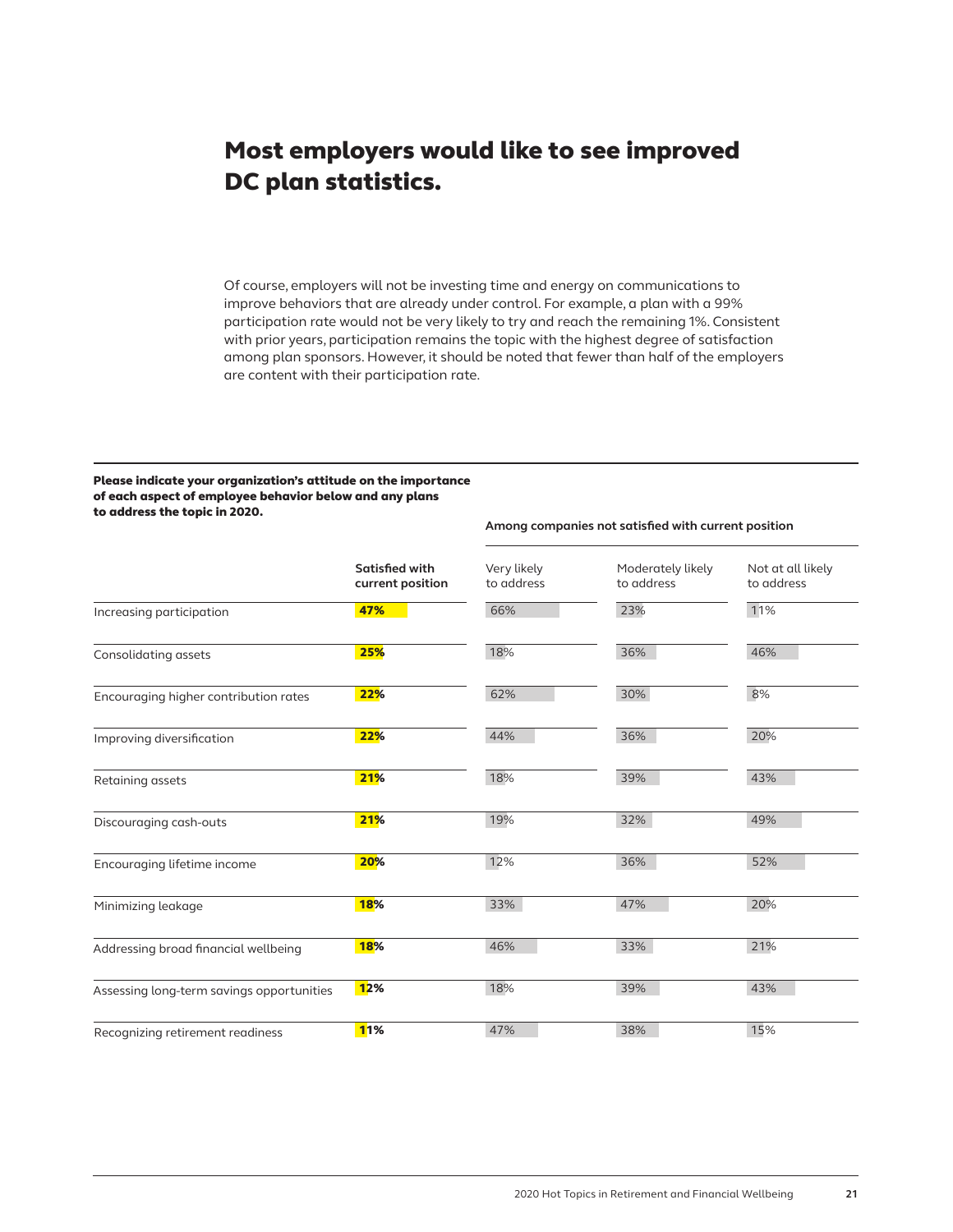### Eighty-four percent of employers are concerned about the level of loan usage in their plan.

With more than 5 out of every 6 employers concerned about the level of loans from their plan, leakage from plans is coming under the microscope. Employers say that they are most likely to increase education about the impact of loans and to study the demographic data on people taking loans. Few employers are very likely to take more sweeping measures such as reducing the number of loans available or restricting the balance that is loan eligible.

**Among companies that have not completed recently**

#### What actions, if any, is your organization likely to take with respect to plan loans in 2020?

|                                                                                                                                            | Completed<br>recently | Very likely | Moderately likely | Not at all likely |
|--------------------------------------------------------------------------------------------------------------------------------------------|-----------------------|-------------|-------------------|-------------------|
| Allow terminated participants to continue<br>loan repayments (via direct debit or other<br>method) to reduce frequency of loan<br>defaults | 58%                   | 13%         | 22%               | 65%               |
| Implement a waiting period between<br>a loan payoff date and a new loan<br>origination                                                     | 23%                   | 15%         | 29%               | 56%               |
| Study demographic data on the<br>participants taking loans                                                                                 | 14%                   | 28%         | 36%               | 36%               |
| Increase education on the impact of loans<br>on retirement income                                                                          | 10%                   | 39%         | 36%               | 25%               |
| Target communication to those taking out<br>a loan or who have a loan outstanding                                                          | 9%                    | 16%         | 37%               | 47%               |
| Reduce the number of loans available                                                                                                       | 8%                    | 8%          | 15%               | 77%               |
| Add a service that assists participants with<br>repaying a loan upon termination                                                           | 7%                    | 4%          | 11%               | 85%               |
| Increase loan origination fees                                                                                                             | 6%                    | 5%          | 11%               | 84%               |
| Reduce the amount of balance eligible<br>for loans (e.g., restrict to employee<br>deferrals only)                                          | 6%                    | 5%          | 5%                | 90%               |
| Collect data on the underlying reasons<br>participants are taking loans                                                                    | 4%                    | 13%         | 20%               | 67%               |
| Require participants requesting a loan<br>to speak with a financial counselor prior<br>to loan approval                                    | 1%                    | 1%          | 23%               | 76%               |
| Eliminate loans from the plan                                                                                                              | 0%                    | 1%          | 0%                | 99%               |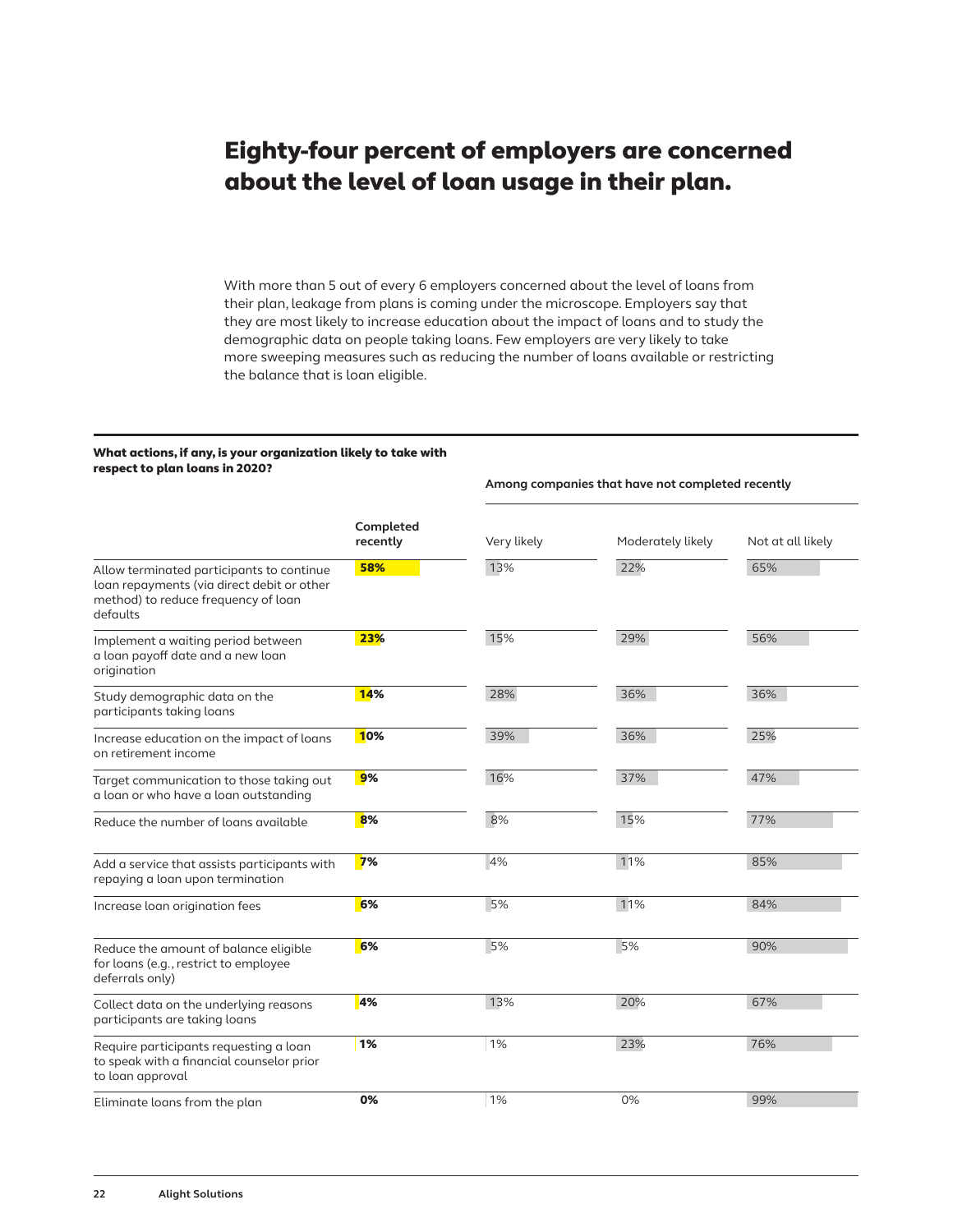# The threat of lawsuits hampers innovation in DC plans.

Some employers feel that it is difficult to take bold actions without putting a target on their backs, and the sentiment is growing. Over the past two years, the percentage of employers that feel that lawsuits hamper their innovation has grown from 53% to 65%.

| Do you believe that the threat of lawsuits hampers your organization's ability<br>to be more innovative? |            |  |  |
|----------------------------------------------------------------------------------------------------------|------------|--|--|
| Yes, the threat of lawsuits is a contributing factor-<br>but not a major one                             | 61%<br>49% |  |  |
| Yes, the threat of lawsuits is a major factor                                                            | 4%<br>4%   |  |  |
| No, the threat of lawsuits does not hamper our<br>innovation                                             | 35%<br>47% |  |  |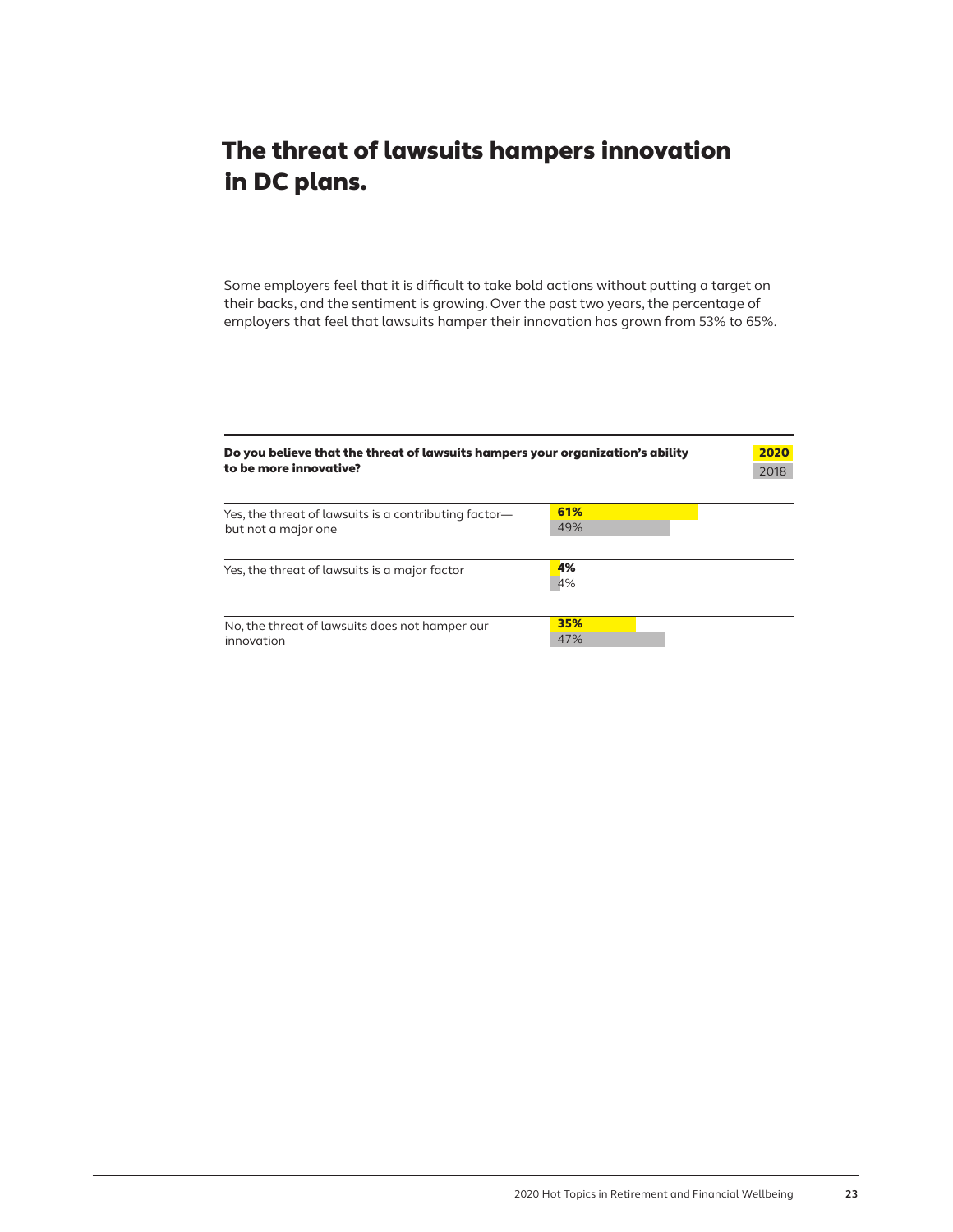# A majority of employers are interested in a service that automatically rolls balances from one employer's DC plan to another employer's plan when workers change jobs.

Despite an environment of headwinds thwarting innovation, a majority of employers say they are interested in a clearinghouse solution that makes it easier for workers to have balances move from one employer's plan to another's when there is a job change. Right now, very few employers are interested in combining with other organizations to create a so-called "open-MEP."

 $\bigcirc$  $\bigcirc$ 44% Moderately interested 8% Moderately interested 44% Not at all interested 89% Not at all interested 12% Very interested 3% Very interested Lawmakers have been debating an idea that would allow multiple unrelated companies to join together and participate in one plan. If this so-called "open-MEP" concept became law, how interested would you be in joining a plan with other companies?

How interested are you in a clearinghouse service that will automatically roll balances from one employer's DC plan to another employer's plan when individuals change jobs?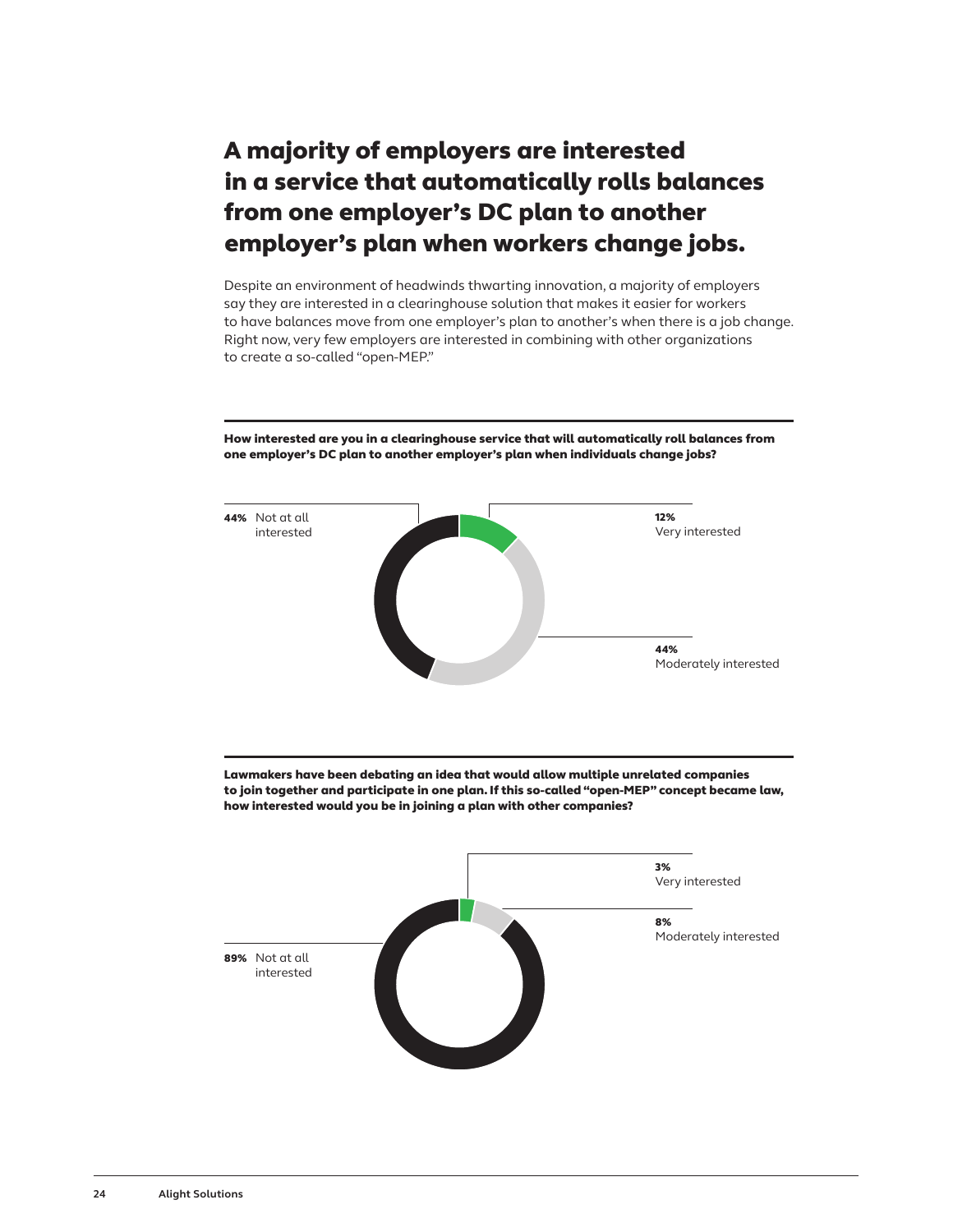### Employers are searching for missing participants more frequently than in the past.

According to Alight's 2019 *Trends & Experience in Defined Contribution Plans,* nearly three-quarters of DC plans have automatic enrollment and most plans allow workers to immediately participate in the plan. With an increasingly mobile workforce, these plan provisions can ultimately lead to more missing participants. Over the last year, employers have begun searching more frequently for missing participants. Now, 15% of DC plans search on a monthly basis (up from 6% in 2019) and 16% of DB plans search on a monthly basis (up from 7% in 2019) .

| How frequently are you attempting to locate<br>missing participants? |                   | 2019             | 2020                     | If a participant cannot be located, when do you<br>attempt to locate the participant again? |                   |
|----------------------------------------------------------------------|-------------------|------------------|--------------------------|---------------------------------------------------------------------------------------------|-------------------|
|                                                                      | DC plans          | DB plans         |                          | DC plans                                                                                    | DB plans          |
| Monthly                                                              | 15%<br>6%         | <b>16%</b><br>7% | Monthly                  | 2%<br>2%                                                                                    | 6%<br>3%          |
| Quarterly                                                            | 20%<br>27%        | 20%<br>28%       | Quarterly                | 17%<br>18%                                                                                  | <b>13%</b><br>18% |
| Semi-annually                                                        | 21%<br>23%        | 20%<br>18%       | Semi-annually            | 17%<br>24%                                                                                  | <b>18%</b><br>19% |
| Annually                                                             | 24%<br>29%        | 28%<br>38%       | Annually                 | 37%<br>29%                                                                                  | 31%<br>33%        |
| No established<br>frequency                                          | 7%<br>3%          | 5%<br>0%         | Normal<br>retirement age | 14%<br>11%                                                                                  | 20%<br>17%        |
| Other/don't know                                                     | <b>13%</b><br>12% | <b>11%</b><br>9% | Other                    | <b>13%</b><br>16%                                                                           | <b>12%</b><br>10% |

<sup>&</sup>lt;sup>5</sup> The differences between the percentages for DB and DC plans do not necessarily indicate that employers have different policies in plans between the two types of plans. Employers without DB plans did not answer the survey questions about DB plans, so the underlying respondent base is different between the two questions.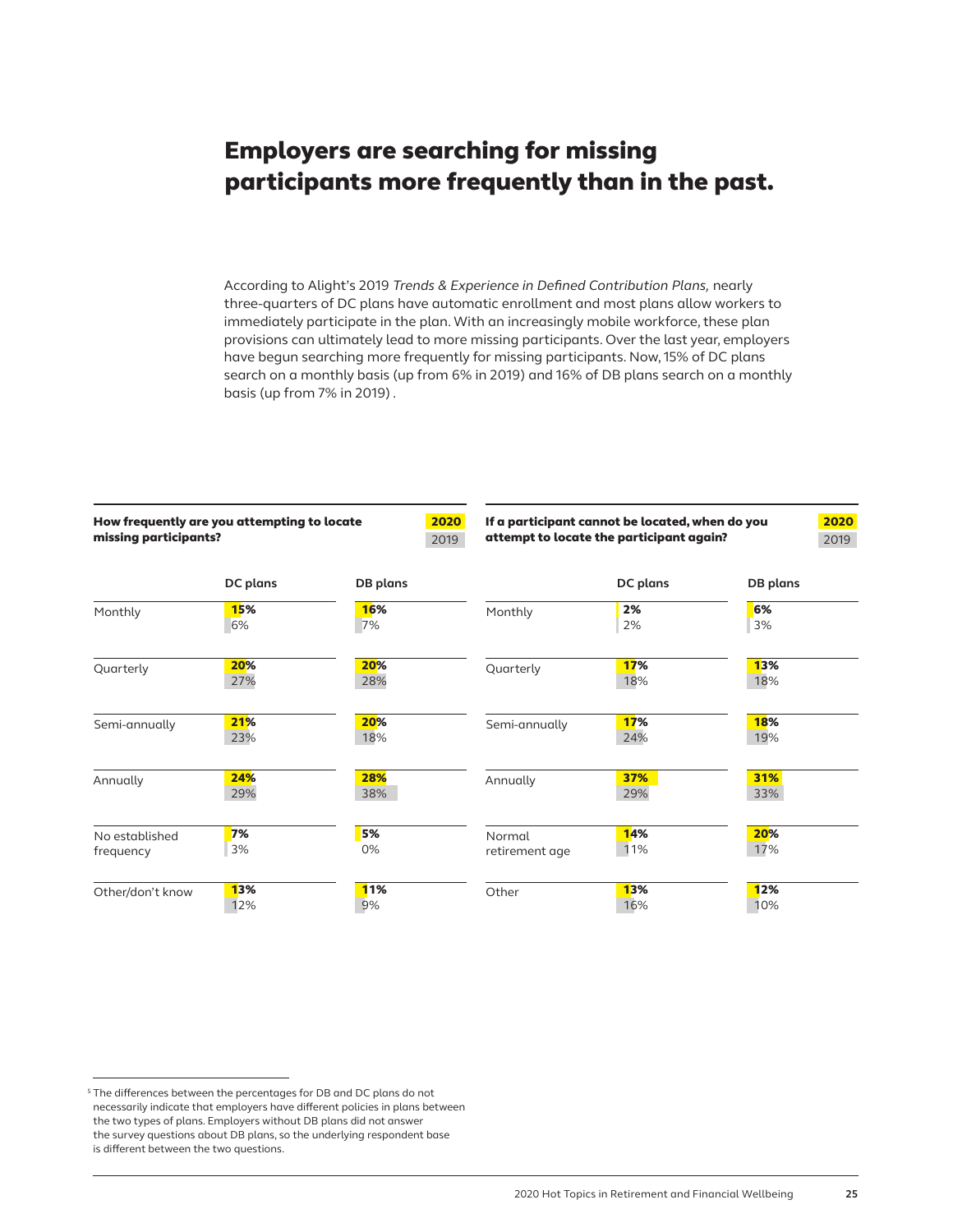### What steps are you taking to locate missing participants?

### DC plans DB plans

| Any participant                                                                             | Address search<br>92% | Outreach via first<br>class U.S. mail<br>54% | If unresponsive,<br>certified letter<br>20% | Outreach via<br>phone<br>19% | Email<br>21% |
|---------------------------------------------------------------------------------------------|-----------------------|----------------------------------------------|---------------------------------------------|------------------------------|--------------|
| with a bad address<br>(returned mail<br>received)                                           | 94%                   | 62%                                          | 29%                                         | 27%                          | 20%          |
| Participants<br>approaching age<br>59 1/2 (DC) or normal<br>retirement age (DB)             | 69%<br>81%            | 47%<br>68%                                   | 17%<br>33%                                  | 15%<br>25%                   | 18%<br>19%   |
| Participants<br>approaching 409A<br>commencement date                                       | 67%<br>72%            | 49%<br>57%                                   | 23%<br>30%                                  | 22%<br>25%                   | 22%<br>24%   |
| Participants<br>approaching age<br>70 1/2 (i.e. earlier<br>than required<br>beginning date) | 77%<br>82%            | 61%<br>66%                                   | 31%<br>43%                                  | 25%<br>32%                   | 21%<br>23%   |
| Participants<br>approaching the<br>required beginning                                       | 82%<br>88%            | 68%<br>73%                                   | 37%<br>47%                                  | 27%<br>37%                   | 23%<br>25%   |

date for required minimum distributions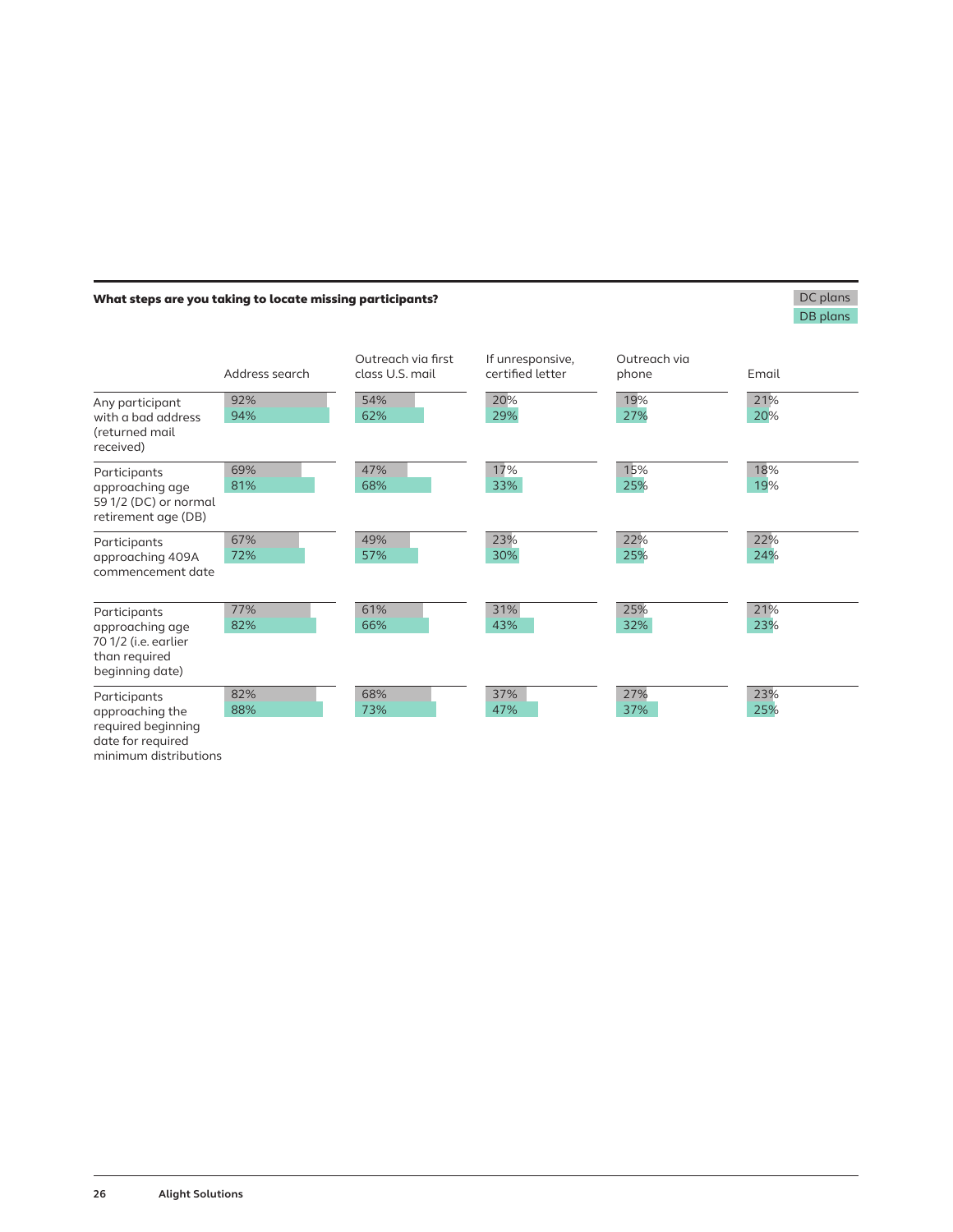### Most employers use multiple sources to identify deceased participants.

An overwhelming majority of employers search for deceased participants using sources beyond just the Social Security Death Master File. From 2019 to 2020, the percentage of DC plan sponsors that use additional sources increased from 66% to 80% and the percentage of DB plan sponsors increased from 75% to 90%. One-quarter of DC sponsors and 16% of DB sponsors indicated that they are likely to change their procedures in 2020, often by increasing the frequency of their search.

| What sources do you use to audit/identify deceased participants? |            |            |  |
|------------------------------------------------------------------|------------|------------|--|
|                                                                  | DC plans   | DB plans   |  |
| Social Security Death Master File and other sources              | 80%<br>66% | 90%<br>75% |  |
| Social Security Death Master File only                           | 20%<br>34% | 10%<br>25% |  |

#### How do you plan to change your search procedures?

|                                    | DC plans | DB plans |
|------------------------------------|----------|----------|
| Address search more frequently     | 88%      | 85%      |
| Outreach via first class U.S. mail | 42%      | 31%      |
| Certified letter                   | 31%      | 31%      |
| Email                              | 8%       | 8%       |
| Outreach via phone                 | 4%       | 15%      |
| Social media                       | 4%       | 8%       |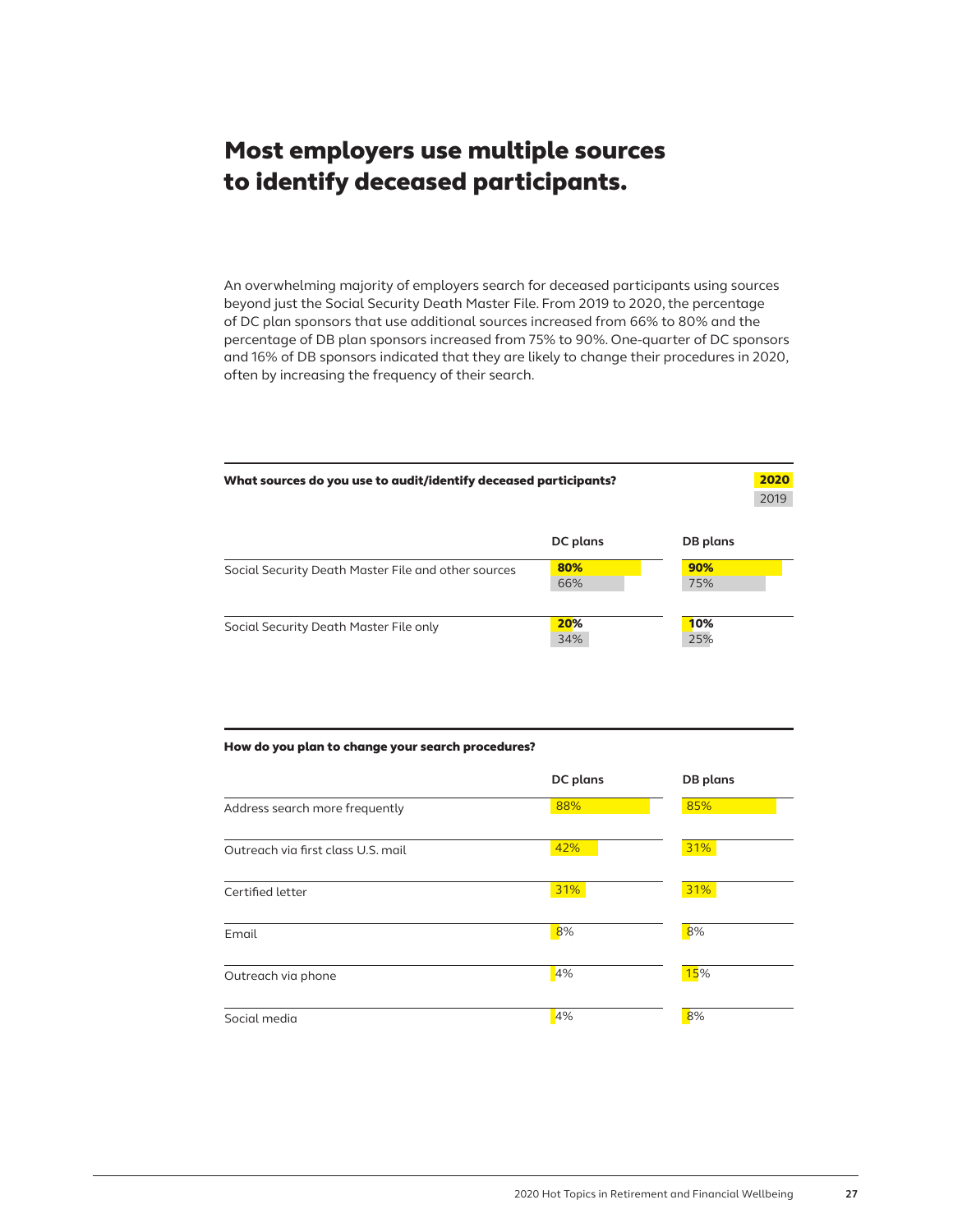### Many employers with DB plans hear from former employees claiming they are due benefits.

Almost all DB plan sponsors say that have heard from individuals who say they are due pension benefits yet do not exist in the employer's data. Almost one-third of employers say that they hear from at least 30 of these individuals each year, including 7% that say at least 120 people contact them every year. Researching these individuals is no small task almost half of employers say that each person takes at least one hour to investigate.

Approximately, how often do you hear from an individual for whom you have no account in your system but the individual has a letter from the SSA indicating that they may have a benefit due from one of your plans?



#### On average, how much time is spent researching each of these participants?

| Less than one hour                       | 52% |
|------------------------------------------|-----|
| More than an hour but less than two      | 23% |
| More than two hours but less than three  | 9%  |
| More than three hours but less than four | 7%  |
| More than four hours but less than five  | 2%  |
| More than five hours but less than 10    | 4%  |
| More than 10 hours                       | 2%  |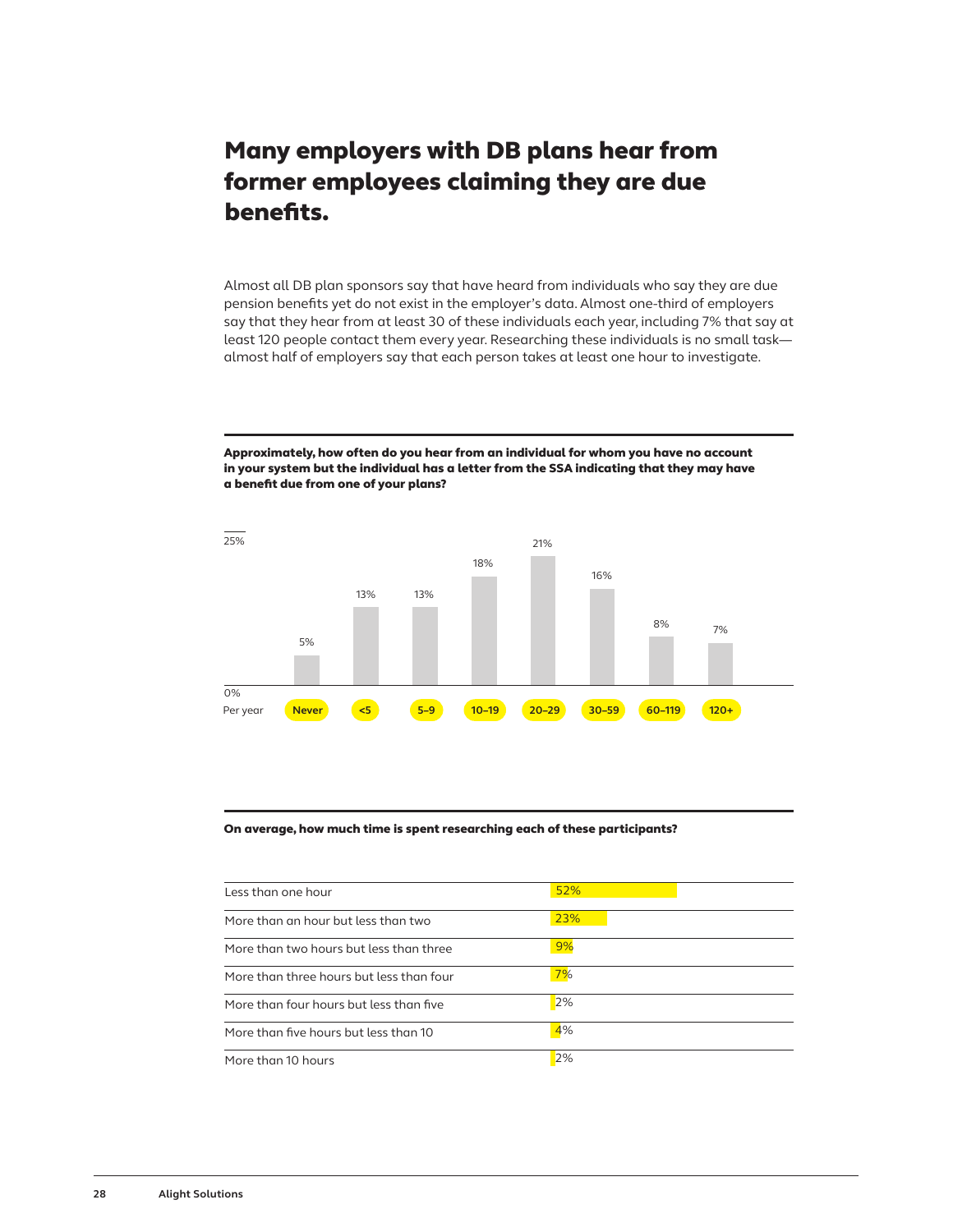## Lump sum windows, whether for retirees or terminated vested participants, remain popular among DB plan sponsors.

The IRS reversed course in 2019 and now allows employers to have a retiree lump sum window (a temporary period where a retiree or beneficiary can elect to receive a one-time lump sum in lieu of future annuity payments). One out of every 8 DB plan sponsors say they are planning on having a retiree lump sum window in either 2020 or 2021, and roughly one-quarter plan on having a window for terminated vested participants. To help with the calculations involved with having a lump sum window, almost two-thirds of employers are very likely to carefully review the data needed for a benefit calculation.

#### Do you plan on offering a lump sum window to either terminated vested participants or retirees?

|                                                                | <b>Terminated vested</b><br>participants | <b>Retirees</b> |
|----------------------------------------------------------------|------------------------------------------|-----------------|
| Yes, we plan on offering a lump sum<br>window in 2020          | 16%                                      | 6%              |
| Yes, we plan on offering a lump sum<br>window in 2021 or later | 12%                                      | 6%              |
| No, we do not plan on offering<br>a lump sum window            | 72%                                      | 88%             |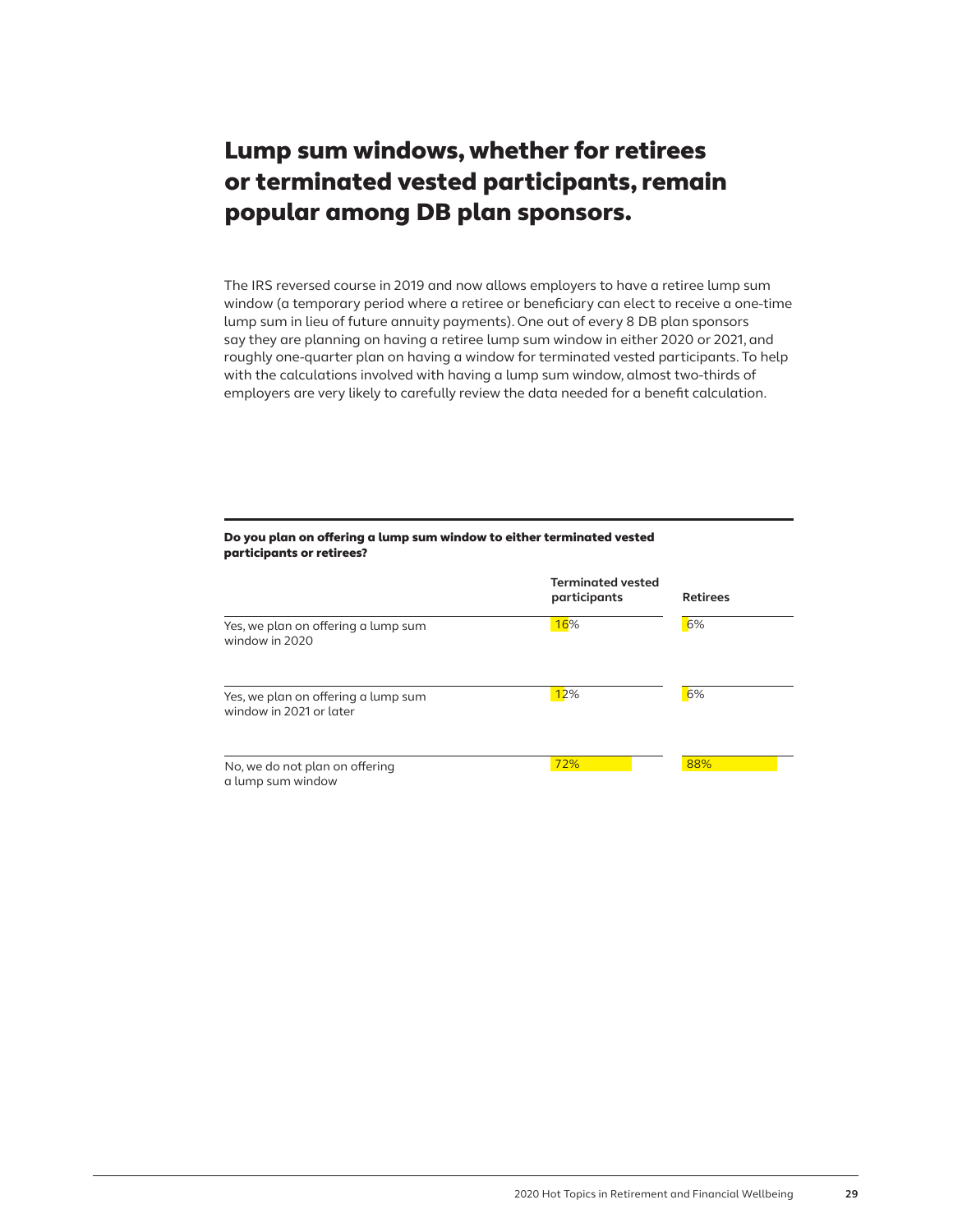### Few DB plan sponsors plan on changing the status of their plan.

There is not expected to be much change on the horizon for DB plan sponsors when it comes to closing or freezing their plans. Additionally, the percentage of employers that are considering terminating their plan is essentially flat from 2019.



| Which statement best reflects your organization's attitude on terminating<br>your pension plan? |            | 2020<br>2019 |
|-------------------------------------------------------------------------------------------------|------------|--------------|
| We are not interested in terminating the plan                                                   | 77%<br>78% |              |
| We are interested in terminating the plan once<br>the funded status improves                    | 20%<br>18% |              |
| We are currently in the process of terminating<br>the plan                                      | 3%<br>4%   |              |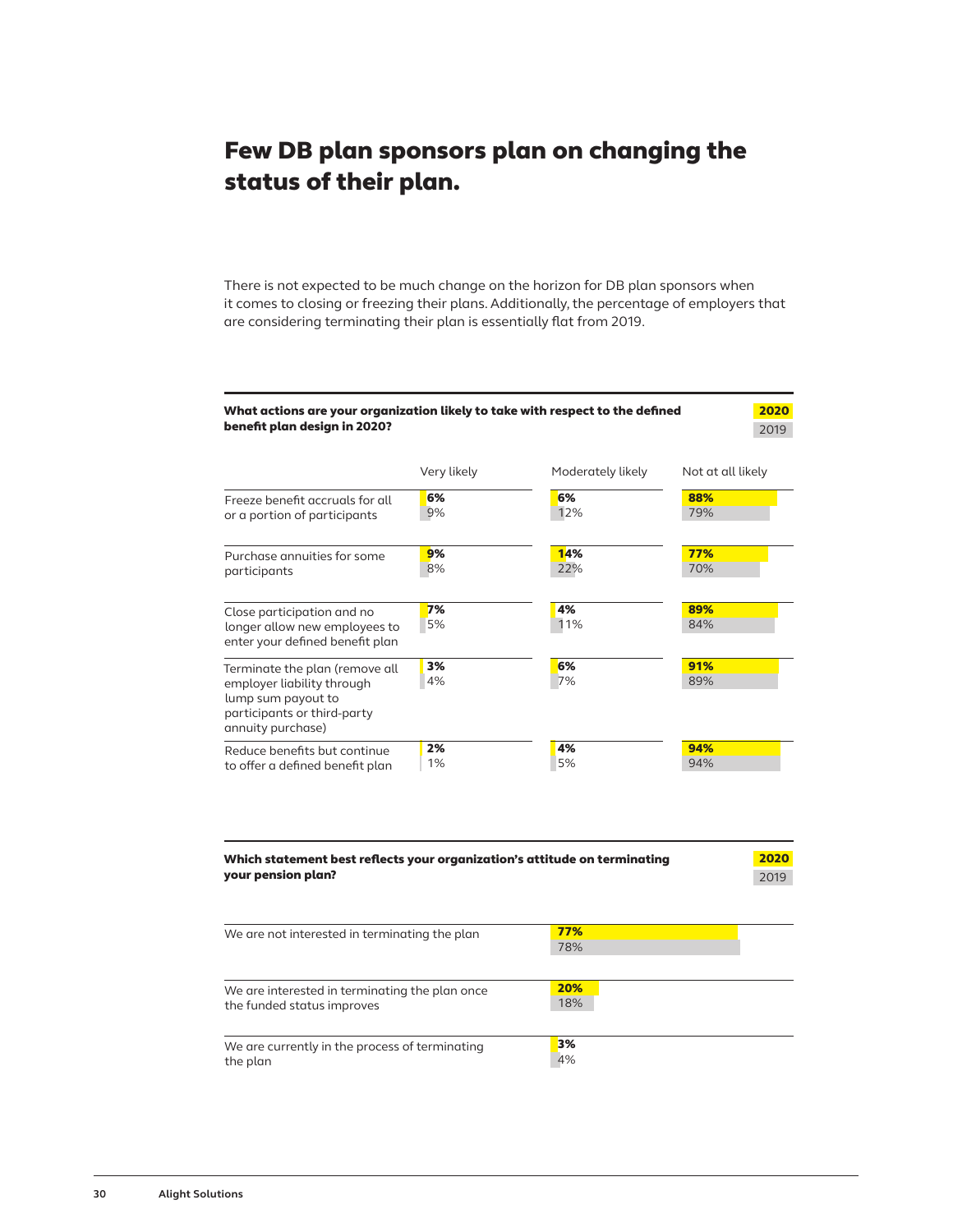### One-quarter of employers have had a voluntary separation program in the past 24 months.

Over the last year, the percentage of employers that said they recently had a voluntary separation program increased from 18% to 25%. Seventy-nine percent of these employers enhanced some benefits, with most of them focusing on severance benefits instead of increasing the DB or DC benefits. Only 4% of employers say that they intend to have a voluntary separation program in 2020.

| Have you had a voluntary early retirement/separation program within the<br>past two years? |            | 2020<br>2019 |
|--------------------------------------------------------------------------------------------|------------|--------------|
| Yes                                                                                        | 25%<br>18% |              |
| <b>No</b>                                                                                  | 75%<br>82% |              |

### Which benefits, if any, were enhanced as part of your early retirement/separation program?

| Health benefits           | 21%   |
|---------------------------|-------|
| Severance benefits        | 66%   |
| Defined contribution plan | $0\%$ |
| Defined benefit plan      | 24%   |
| No benefits were enhanced | 21%   |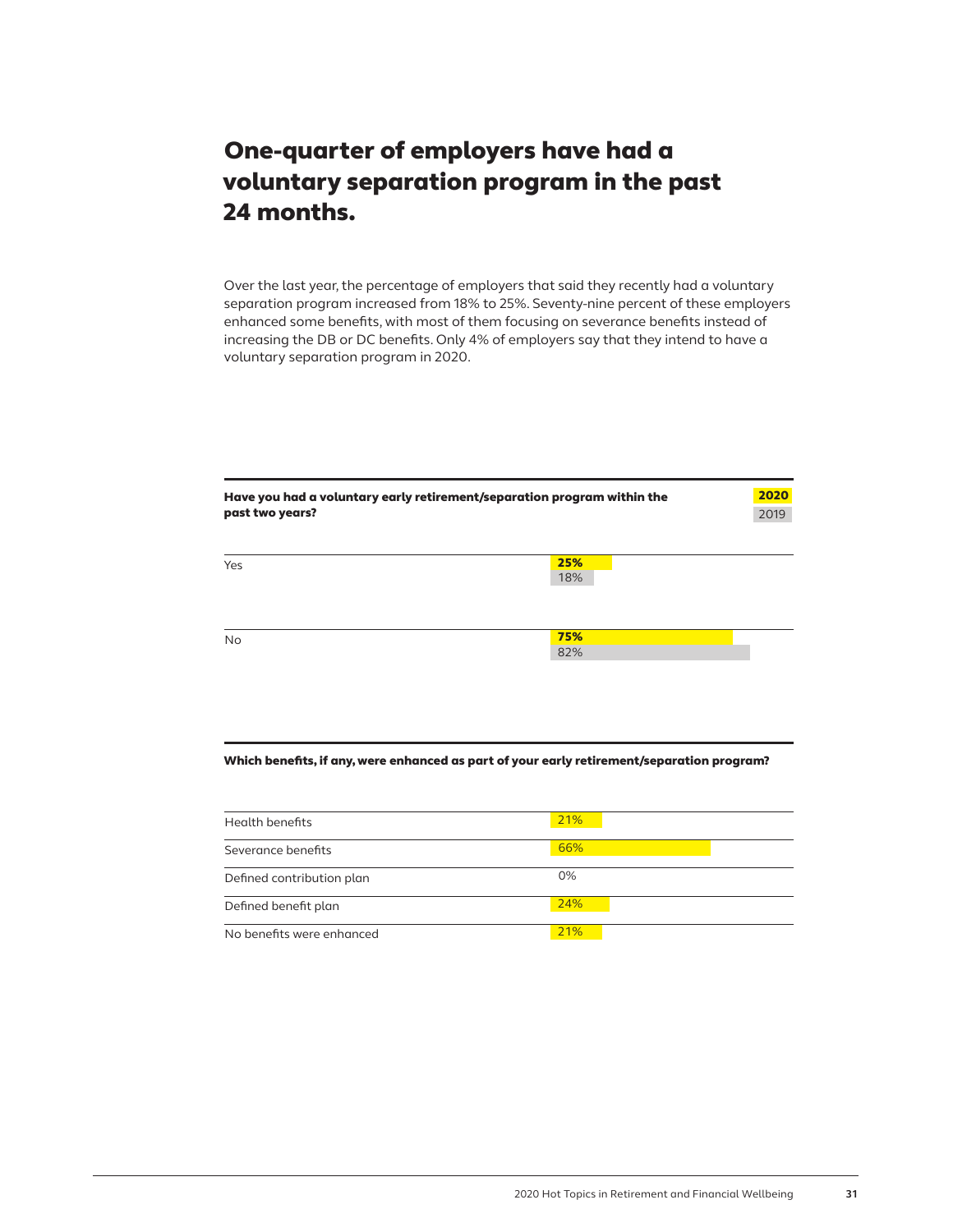### Respondent demographics



**32 Alight Solutions**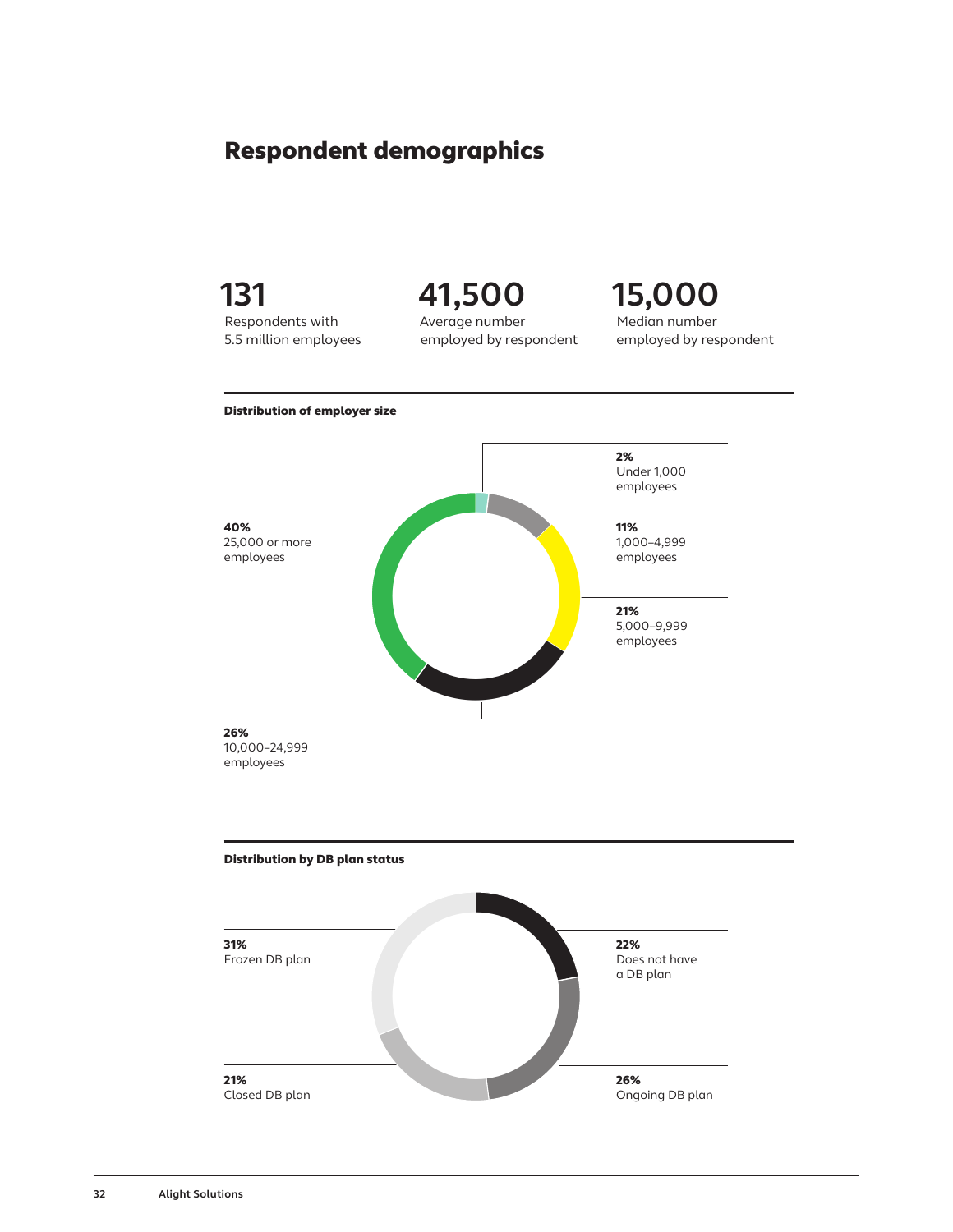### **Contacts**

#### **Rob Austin, FSA**

VP, Head of Research +1.704.791.6048 rob.austin@alight.com

#### **Landis Cullen**

Senior Manager, Public Relations +1.312.505.6694 landis.cullen@alight.com

The information contained herein and the statements expressed are of a general nature and are not intended to address the circumstances of any particular individual or entity. Although we endeavor to provide accurate and timely information and use sources we consider reliable, there can be no guarantee that such information is accurate as of the date it is received or that it will continue to be accurate in the future. No one should act on such information without appropriate professional advice after a thorough examination of the particular situation.